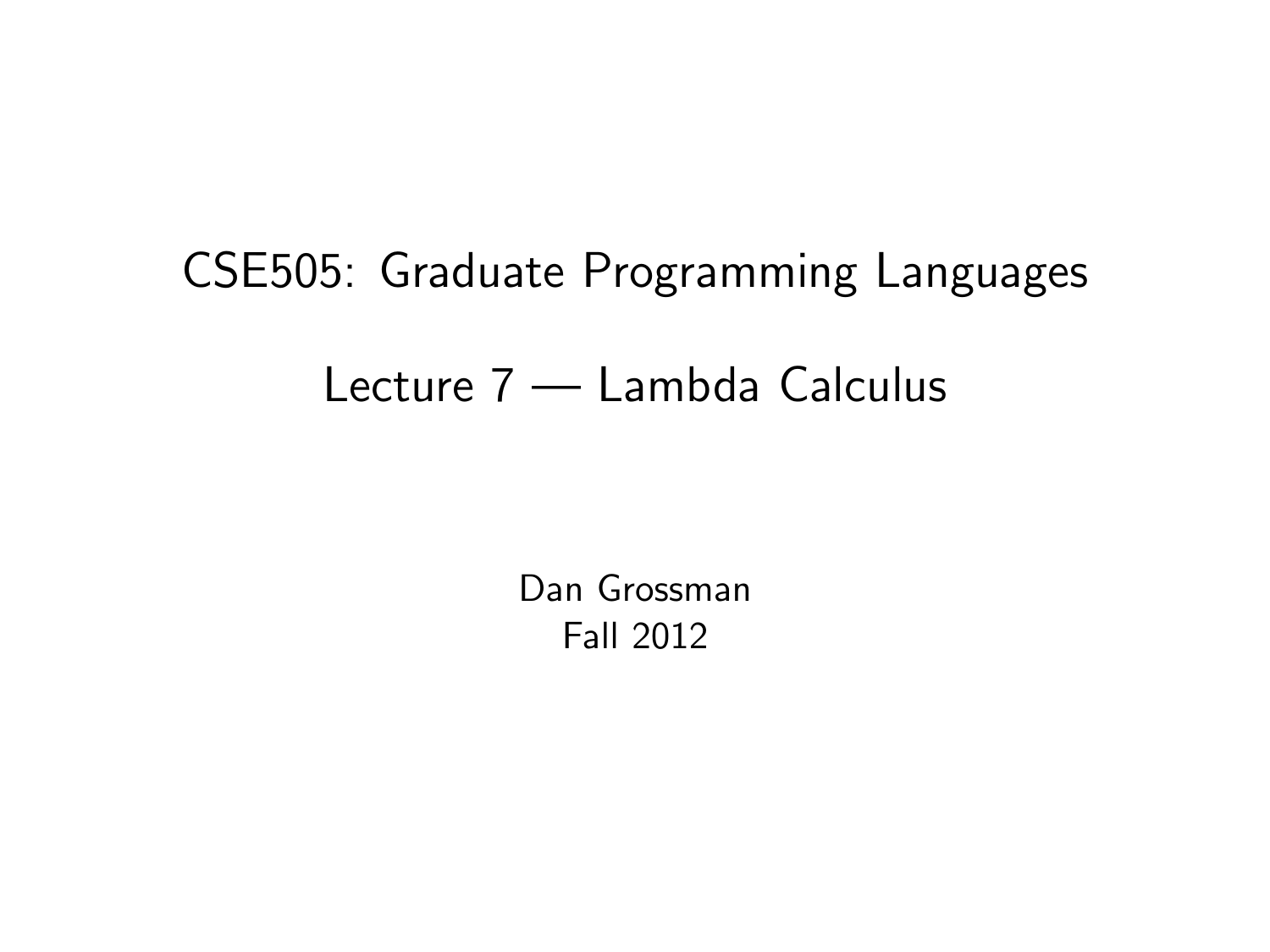#### Where we are

- $\triangleright$  Done: Syntax, semantics, and equivalence
	- $\triangleright$  For a language with little more than loops and global variables
- $\triangleright$  Now: Didn't IMP leave some things out?
	- In particular: scope, functions, and data structures
	- $\blacktriangleright$  (Not to mention threads, I/O, exceptions, strings, ...)

Time for a new model...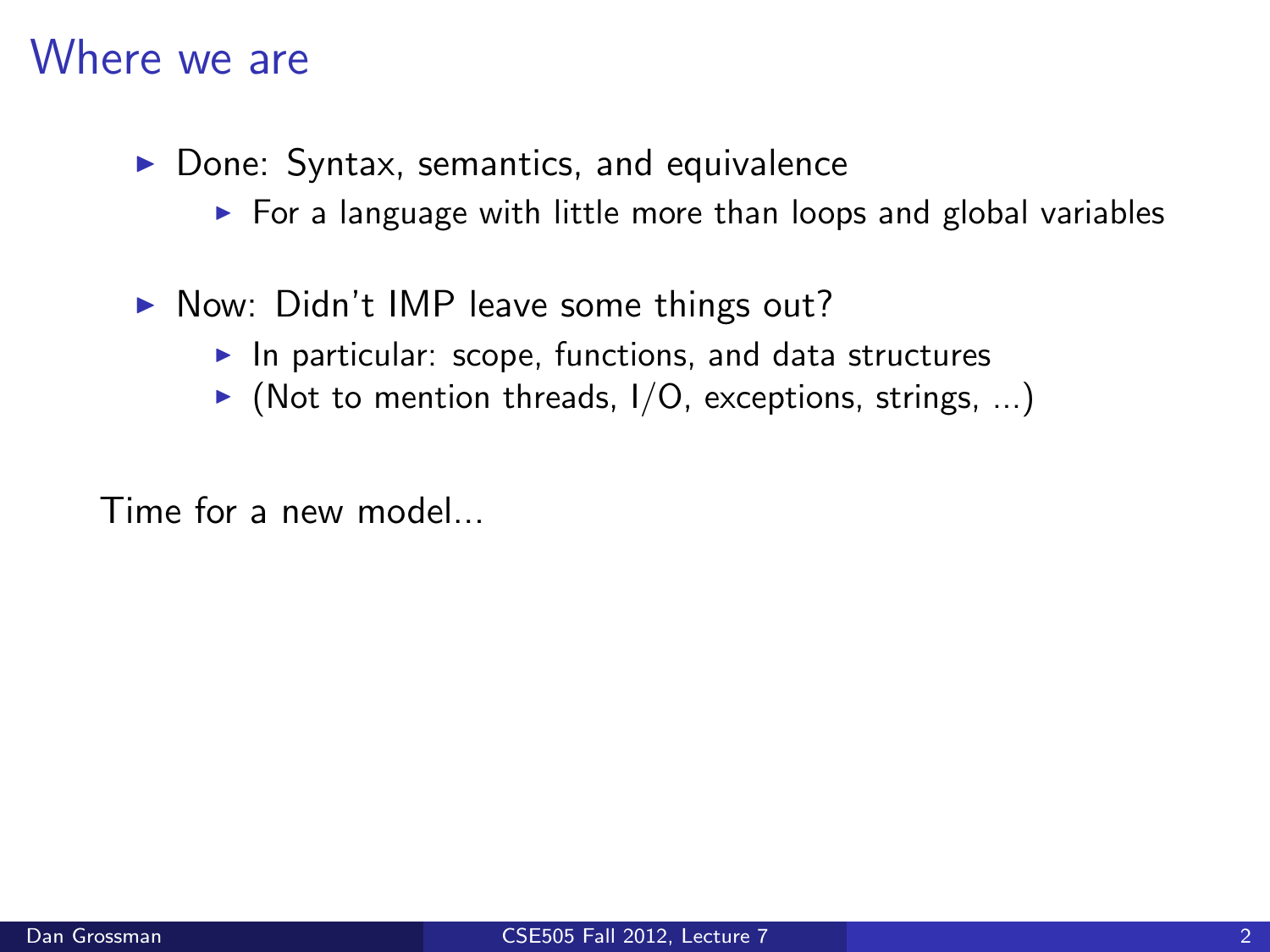## $Data + Code$

Higher-order functions work well for scope and data structures

```
\triangleright Scope: not all memory available to all code
  let x = 1let add3 y =let z = 2 in
     x + y + zlet seven = add34
```
▶ Data: Function closures store data. Example: Association "list"

```
let empty = (fun k \rightarrow raise Empty)let cons k v lst = (fun k' \rightarrow if k'=k then v else lst k')
let lookup k lst = lst k
```
(Later: Objects do both too)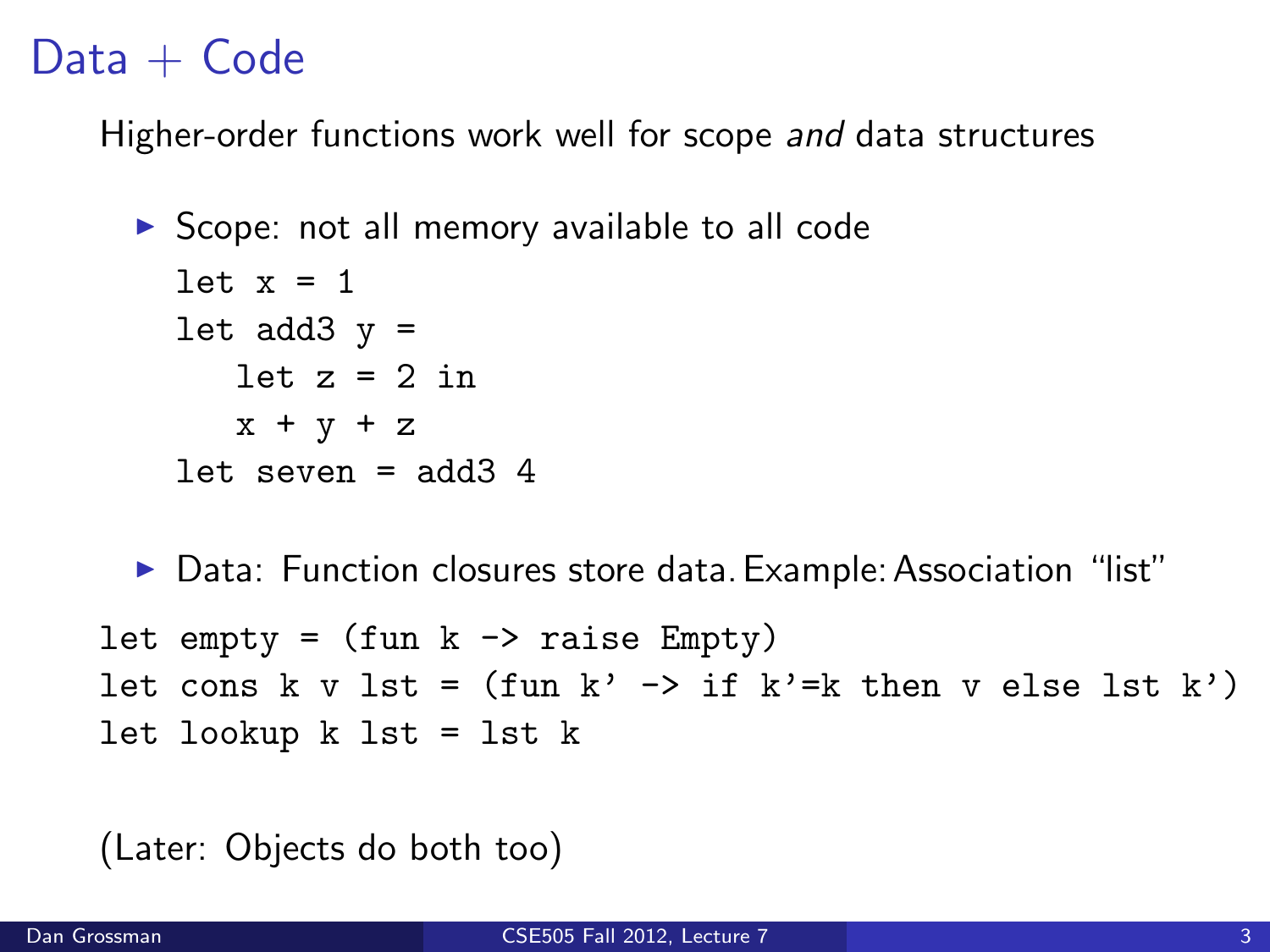#### Adding data structures

Extending IMP with data structures is not too hard:

$$
e ::= c | x | e + e | e * e | (e, e) | e.1 | e.2
$$
  
\n
$$
v ::= c | (v, v)
$$
  
\n
$$
H ::= \cdot | H, x \mapsto v
$$

 $|\, H \; ; \, e \Downarrow v \, |$  all old rules plus:

 $H \; ; \; e_1 \Downarrow v_1 \quad H \; ; \; e_2 \Downarrow v_2 \quad H \; ; \; e \Downarrow (v_1, v_2) \quad H \; ; \; e \Downarrow (v_1, v_2)$  $H~;~(e_1,e_2)\Downarrow(v_1,v_2) \qquad \ \, H~;~e.1\Downarrow v_1 \qquad \ \, H~;~e.2\Downarrow v_2$ 

Notice:

- $\triangleright$  We allow pairs of values, not just pairs of integers
- $\blacktriangleright$  We now have stuck programs (e.g.,  $c.1$ )
	- $\triangleright$  What would  $C++$  do? Scheme? ML? Java? Perl?
	- $\triangleright$  Division also causes stuckness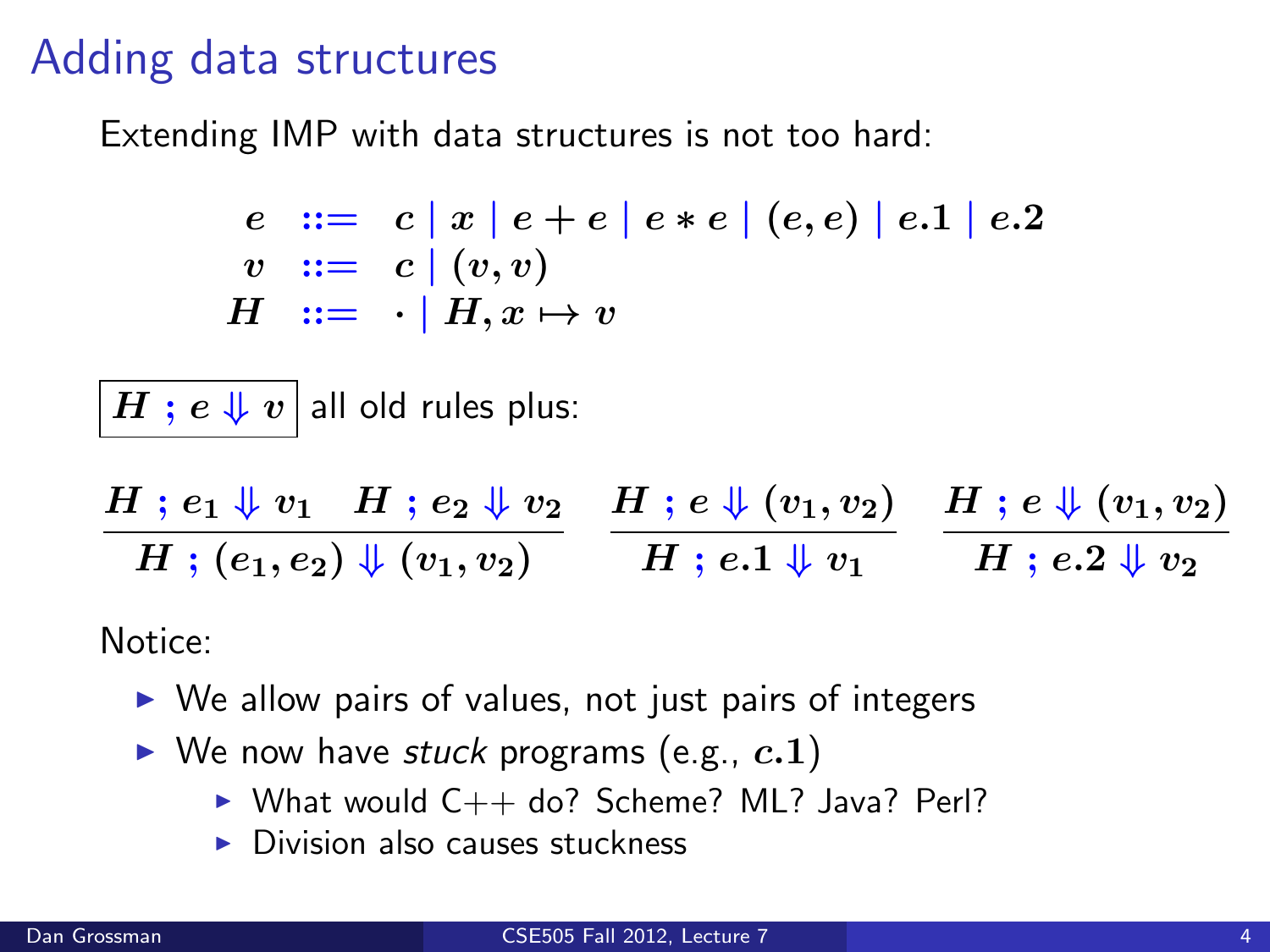#### What about functions

But adding functions (or objects) does not work well:



Does this match "the semantics we want" for function calls?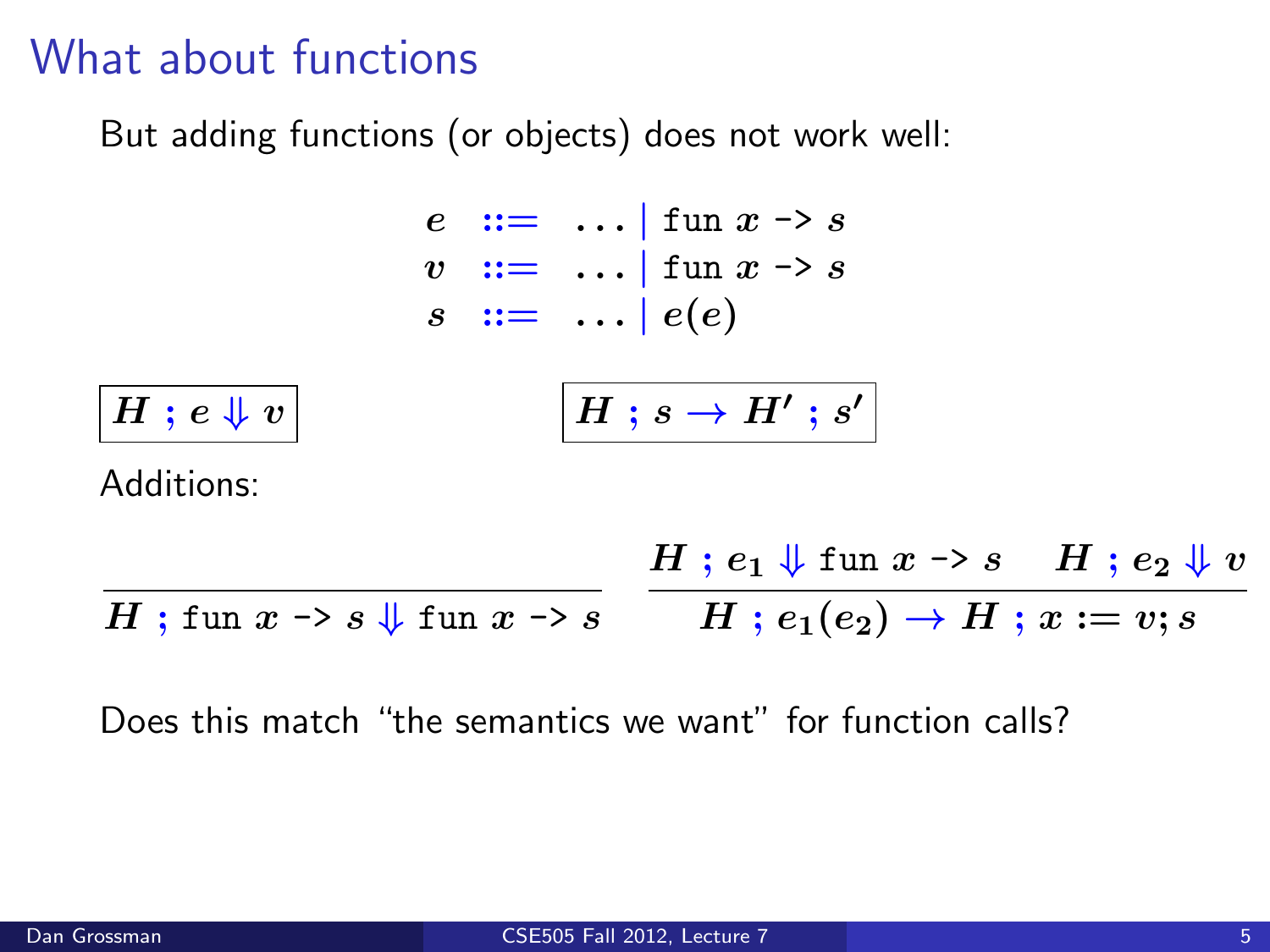### What about functions

But adding functions (or objects) does not work well:

 $e$  :  $=$  ... | fun  $x \rightarrow s$  $v$  :  $=$  ... | fun  $x \rightarrow s$  $s \ ::= \ \ldots \ | \ e(e)$ 

 $H$  ; fun  $x\rightarrow s$   $\Downarrow$  fun  $x\rightarrow s$   $\qquad$   $H$  ;  $e_1(e_2)\rightarrow H$  ;  $x:=v;s$  $H : e_1 \Downarrow$  fun  $x \rightarrow s$   $H : e_2 \Downarrow v$ 

NO: Consider  $x := 1$ ; (fun  $x \rightarrow y := x$ )(2); ans  $:= x$ .

Scope matters; variable name does not. That is:

- $\blacktriangleright$  Local variables should "be local"
- $\triangleright$  Choice of local-variable names should have only local ramifications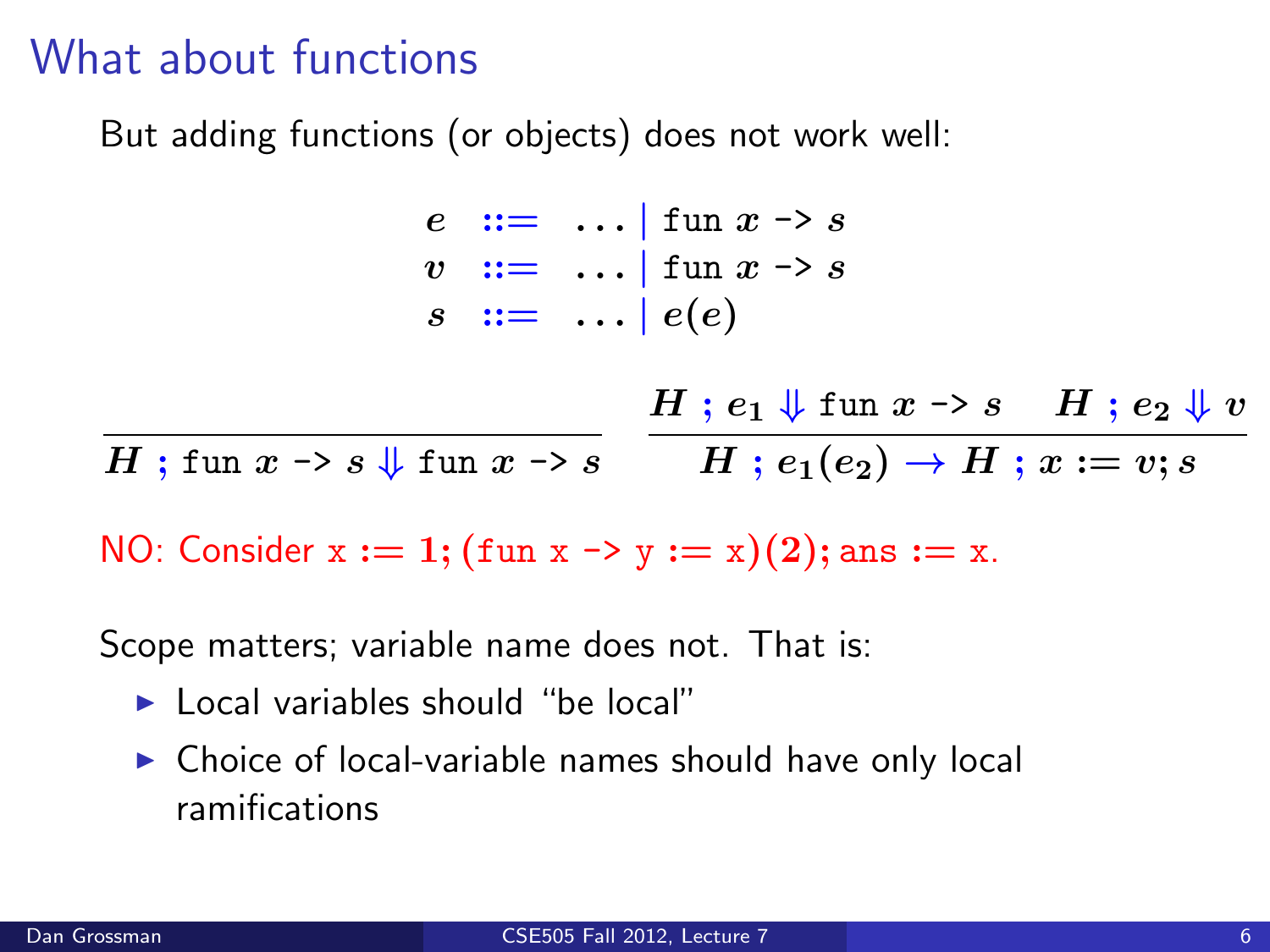$H$ ;  $e_1 \Downarrow$  fun  $x \rightarrow s$   $H$ ;  $e_2 \Downarrow v$   $y$  "fresh"  $H$ ;  $e_1(e_2) \rightarrow H$ ;  $y := x; x := v; s; x := y$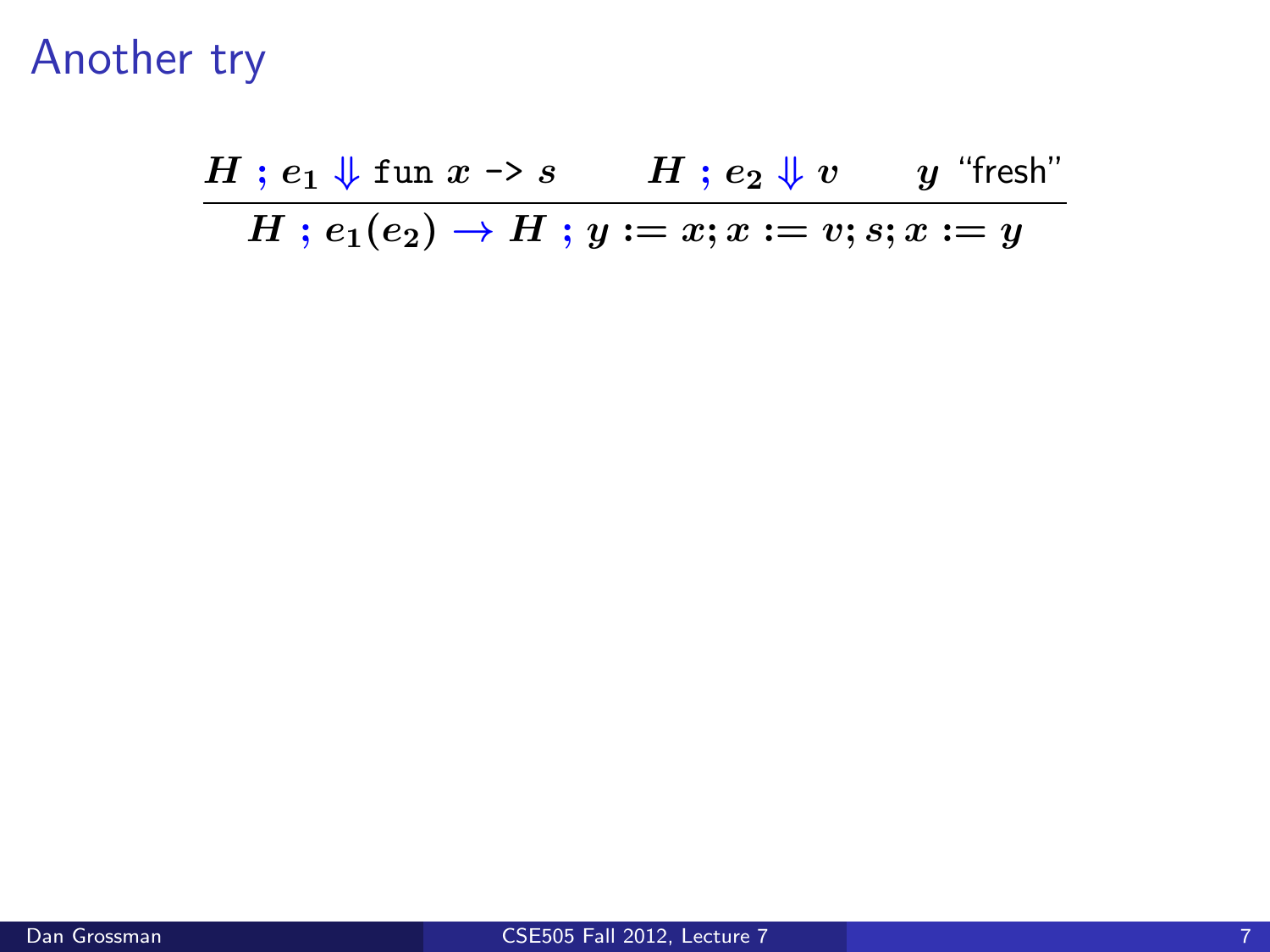$$
\dfrac{H\;;\,e_1\Downarrow \mathrm{fun}\;x\to s\qquad H\;;\,e_2\Downarrow v\qquad y\;\;\textrm{``fresh''}}{H\;;\,e_1(e_2)\to H\;;\,y:=x;x:=v;s;x:=y}
$$

 $\blacktriangleright$  "fresh" is not very IMP-like but okay (think malloc)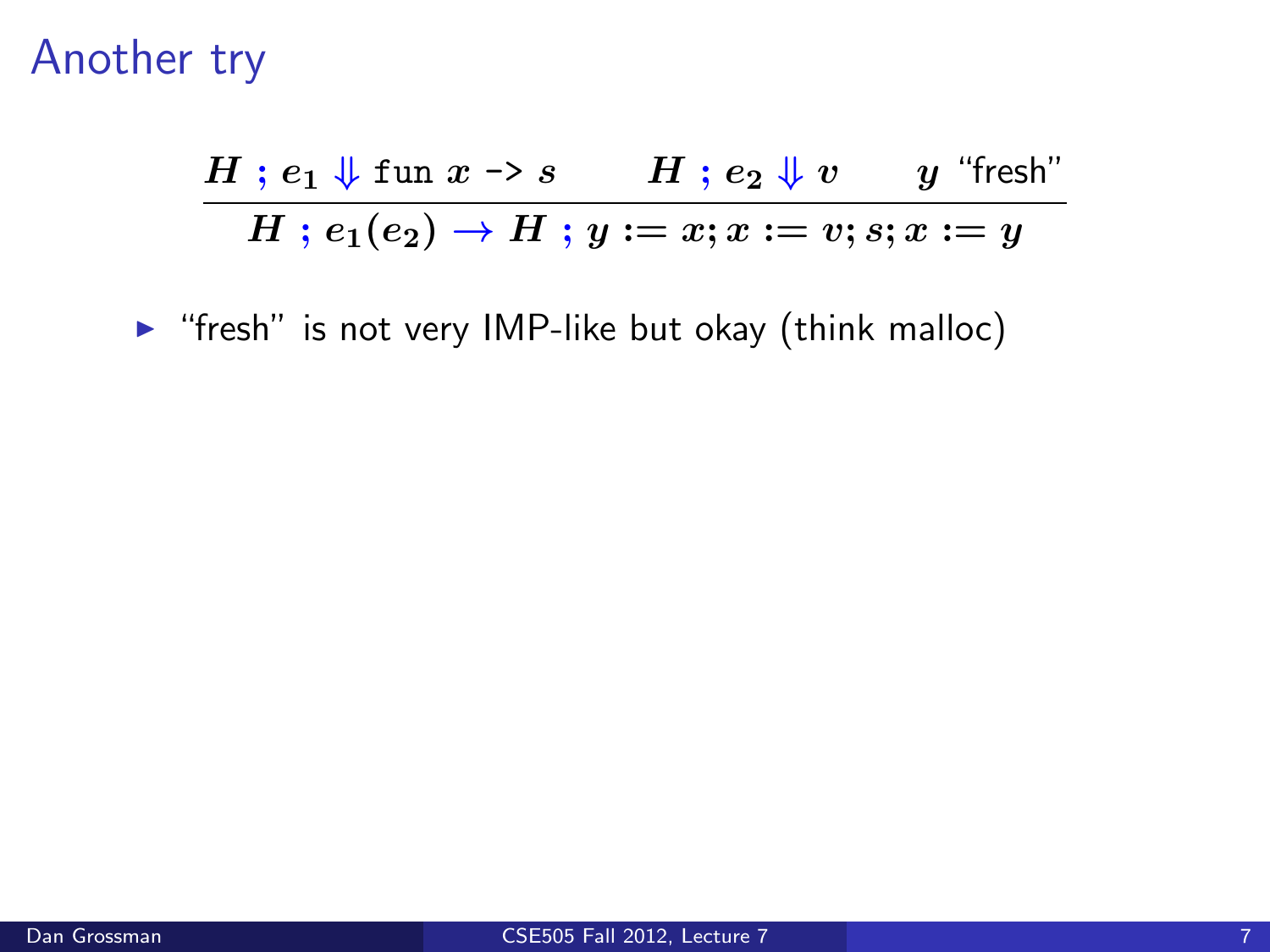$$
\dfrac{H\;;\,e_1\Downarrow \mathrm{fun}\;x\to s\qquad H\;;\,e_2\Downarrow v\qquad y\;\;\textrm{``fresh''}}{H\;;\,e_1(e_2)\to H\;;\,y:=x;x:=v;s;x:=y}
$$

 $\triangleright$  "fresh" is not very IMP-like but okay (think malloc)

 $\triangleright$  not a good match to how functions are implemented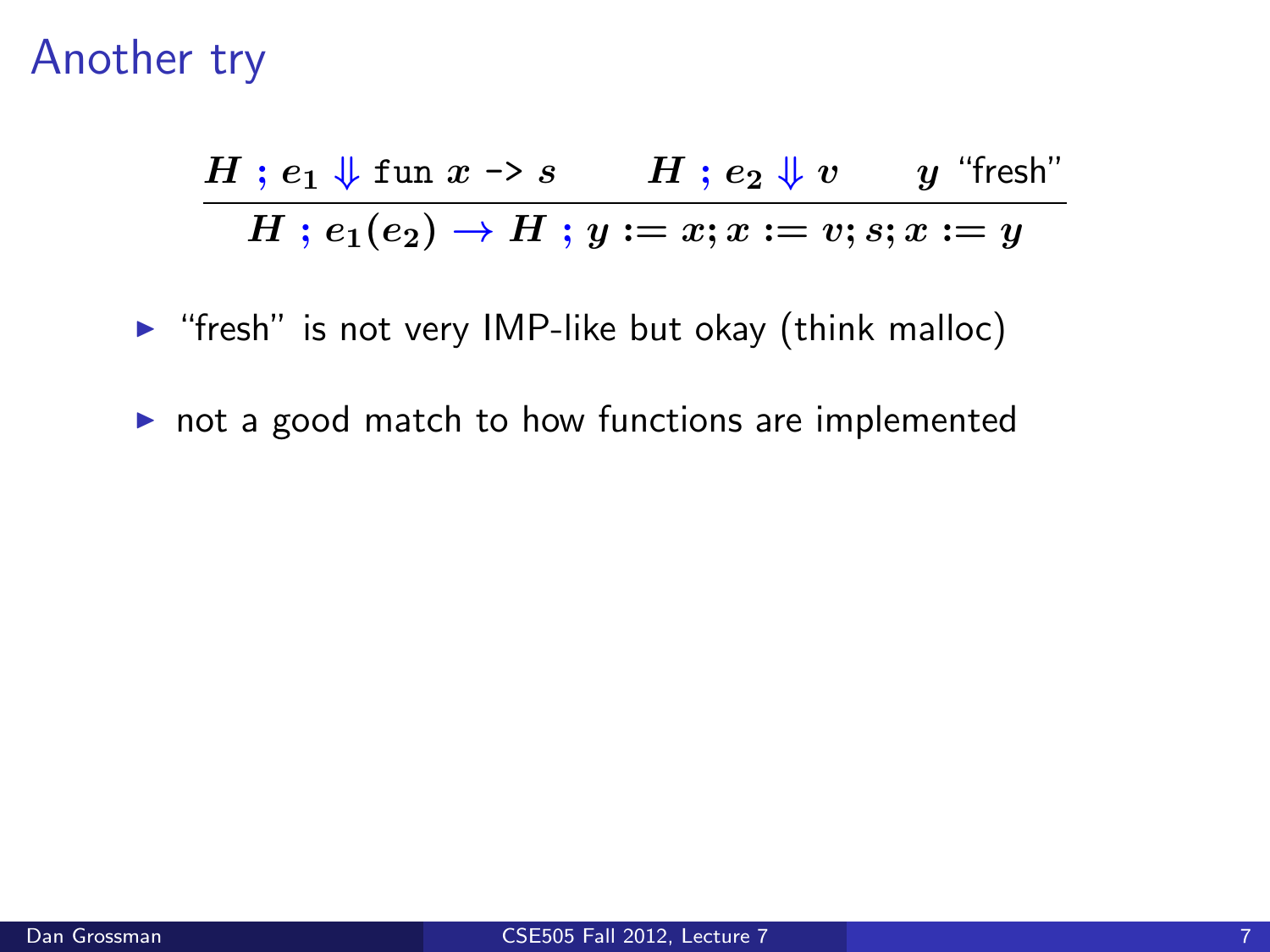$$
\dfrac{H\;;\,e_1\Downarrow \mathrm{fun}\;x\to s\qquad H\;;\,e_2\Downarrow v\qquad y\;\;\textrm{``fresh''}}{H\;;\,e_1(e_2)\to H\;;\,y:=x;x:=v;s;x:=y}
$$

- $\triangleright$  "fresh" is not very IMP-like but okay (think malloc)
- $\triangleright$  not a good match to how functions are implemented
- $\triangleright$  yuck: the way we want to think about something as fundamental as a call?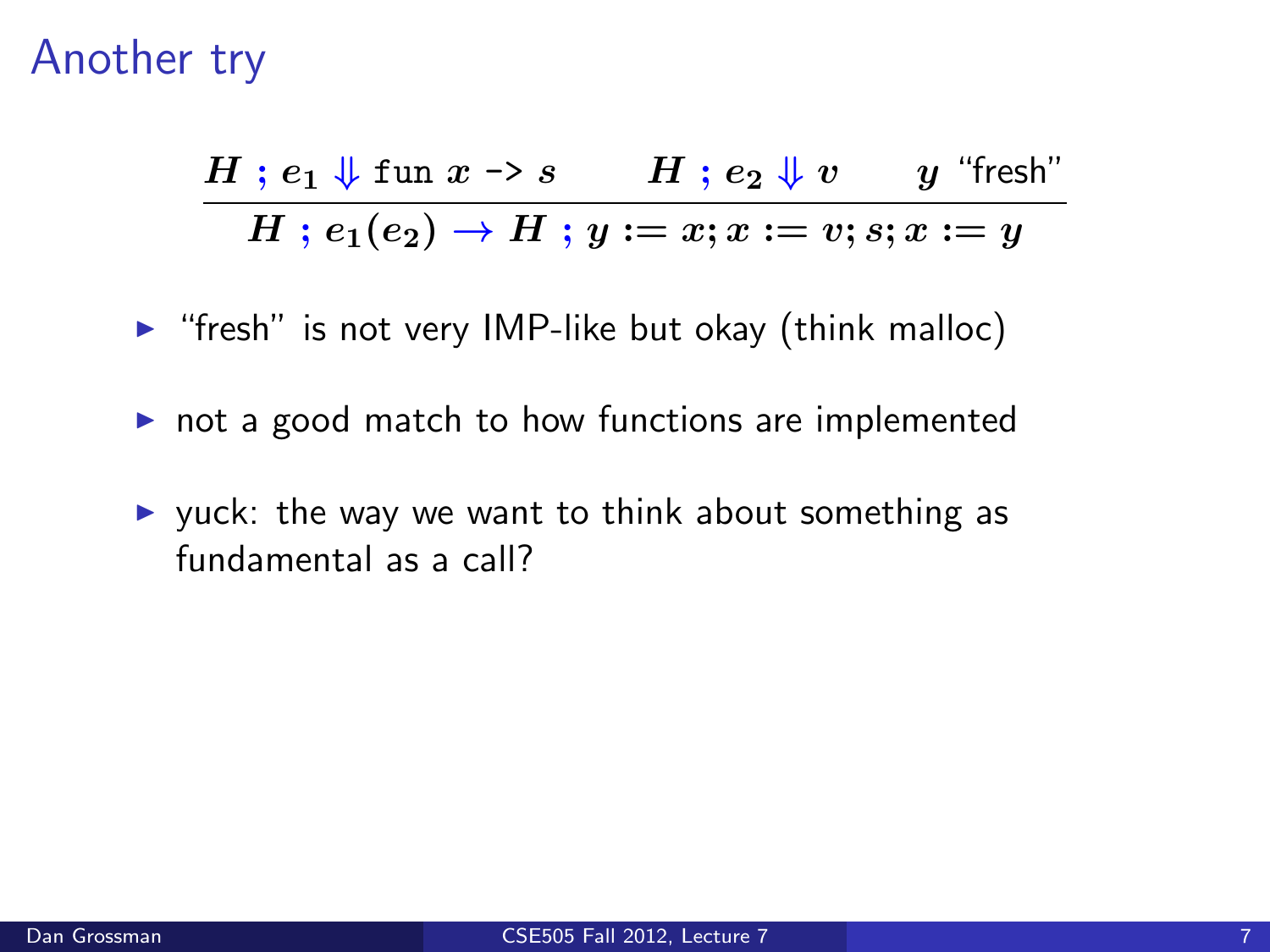$$
\dfrac{H\;;\,e_1\Downarrow \mathrm{fun}\;x\to s \qquad H\;;\,e_2\Downarrow v \qquad y\;\;\textrm{``fresh''}}{H\;;\,e_1(e_2)\to H\;;\,y:=x;x:=v;s;x:=y}
$$

- $\triangleright$  "fresh" is not very IMP-like but okay (think malloc)
- $\triangleright$  not a good match to how functions are implemented
- $\triangleright$  yuck: the way we want to think about something as fundamental as a call?
- $\triangleright$  NO: wrong model for most functional and OO languages
	- $\triangleright$  (Even wrong for C if s calls another function that accesses the global variable  $x$ )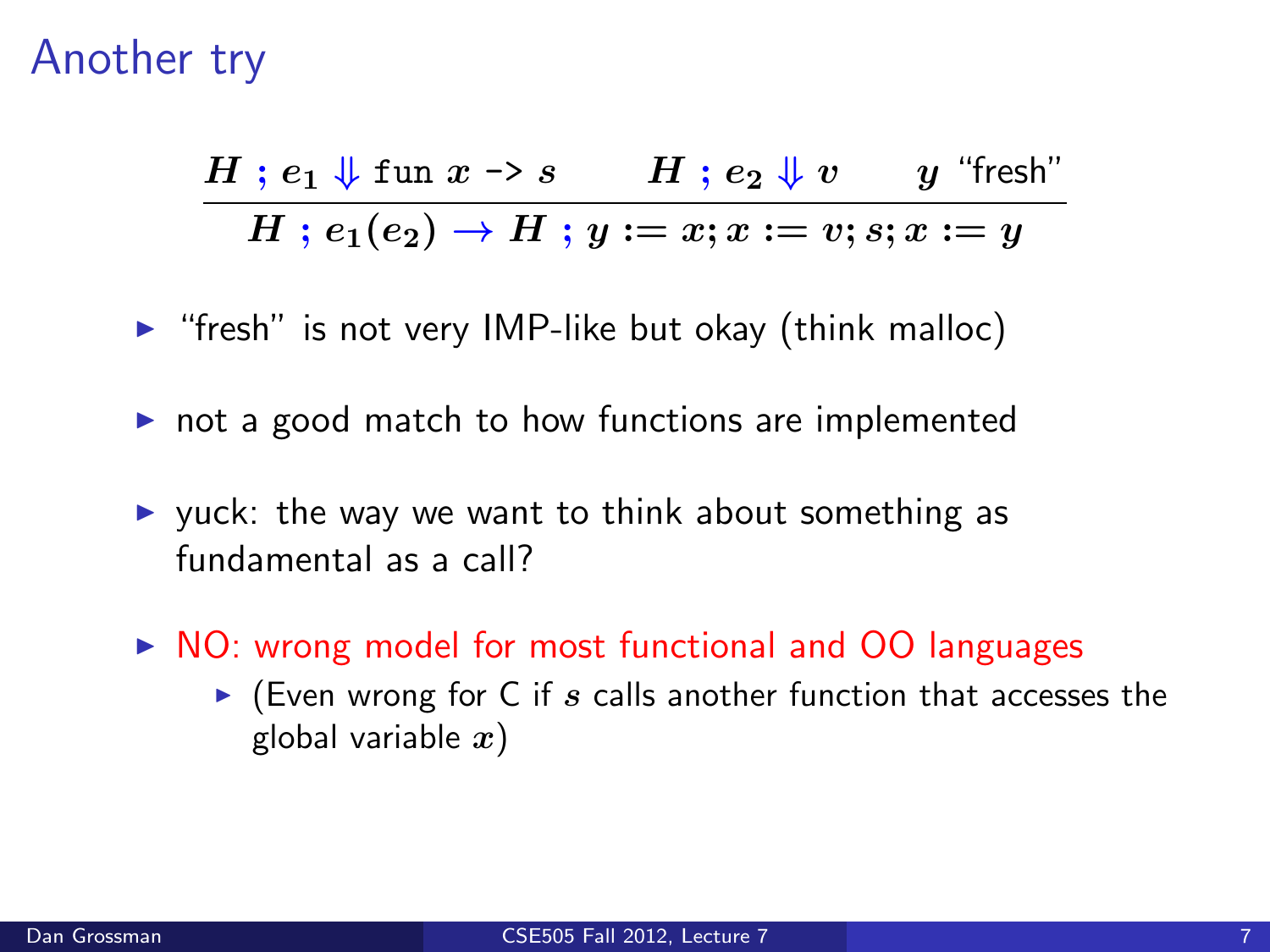#### The wrong model

 $H$ ;  $e_1 \Downarrow$  fun  $x \rightarrow s$   $H$ ;  $e_2 \Downarrow v$   $y$  "fresh"  $H : e_1(e_2) \to H : y := x; x := v; s; x := y$  $f_1 := (fun x \rightarrow f_2 := (fun z \rightarrow ans := x + z));$  $f_1(2);$  $x := 3$ :  $f_2(4)$ 

"Should" set ans to 6:

**F** f<sub>1</sub>(2) should assign to f<sub>2</sub> a function that adds 2 to its argument and stores result in ans

"Actually" sets ans to 7:

 $\triangleright$  f<sub>2</sub>(2) assigns to f<sub>2</sub> a function that adds the current value of x to its argument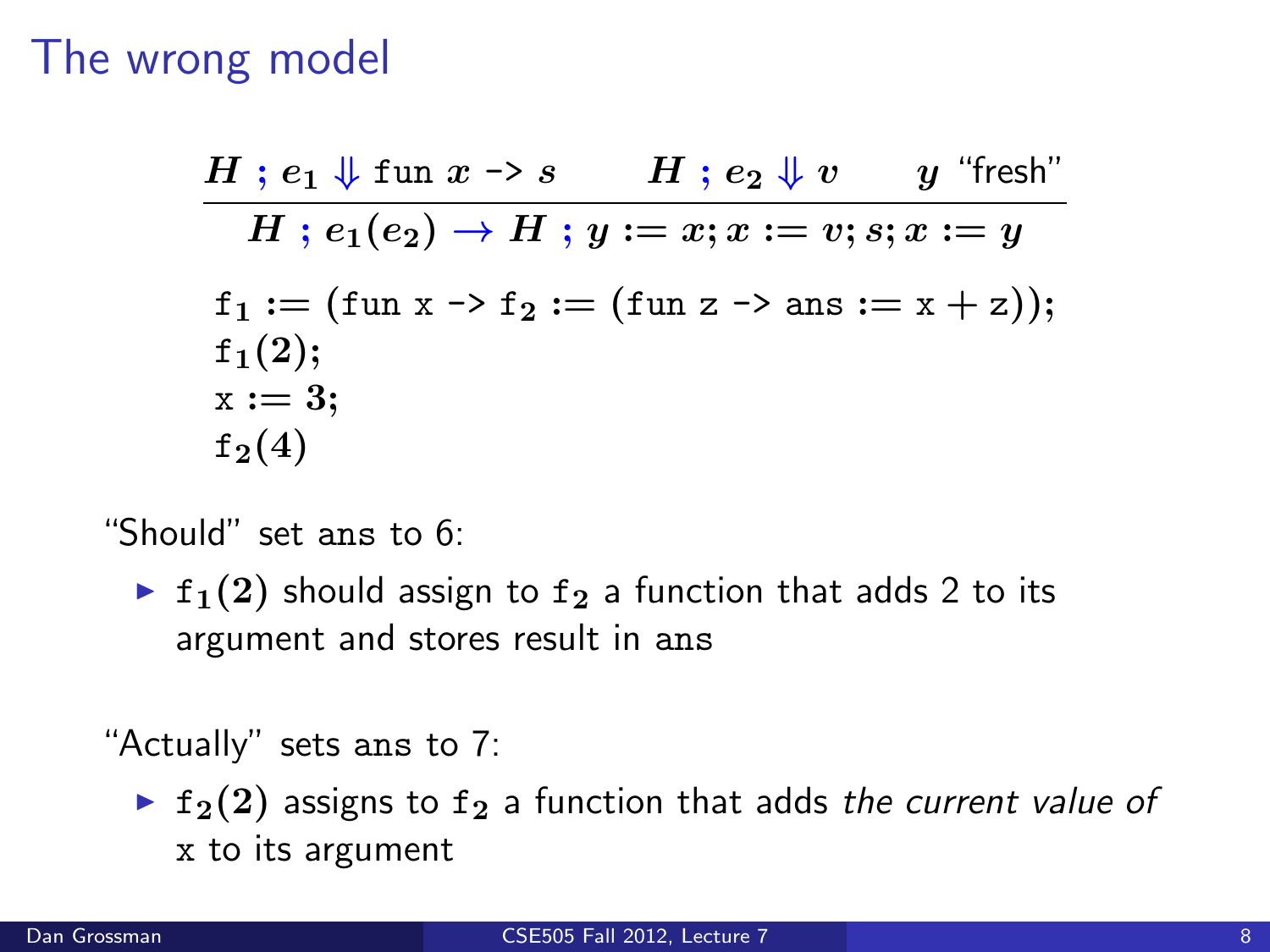## Punch line

Cannot properly model local scope via a global heap of integers.

 $\triangleright$  Functions are not syntactic sugar for assignments to globals

So let's build a new model that focuses on this essential concept

 $\triangleright$  (can add back IMP features later)

Or just borrow a model from Alonzo Church

And drop mutation, conditionals, integers (!), and loops (!)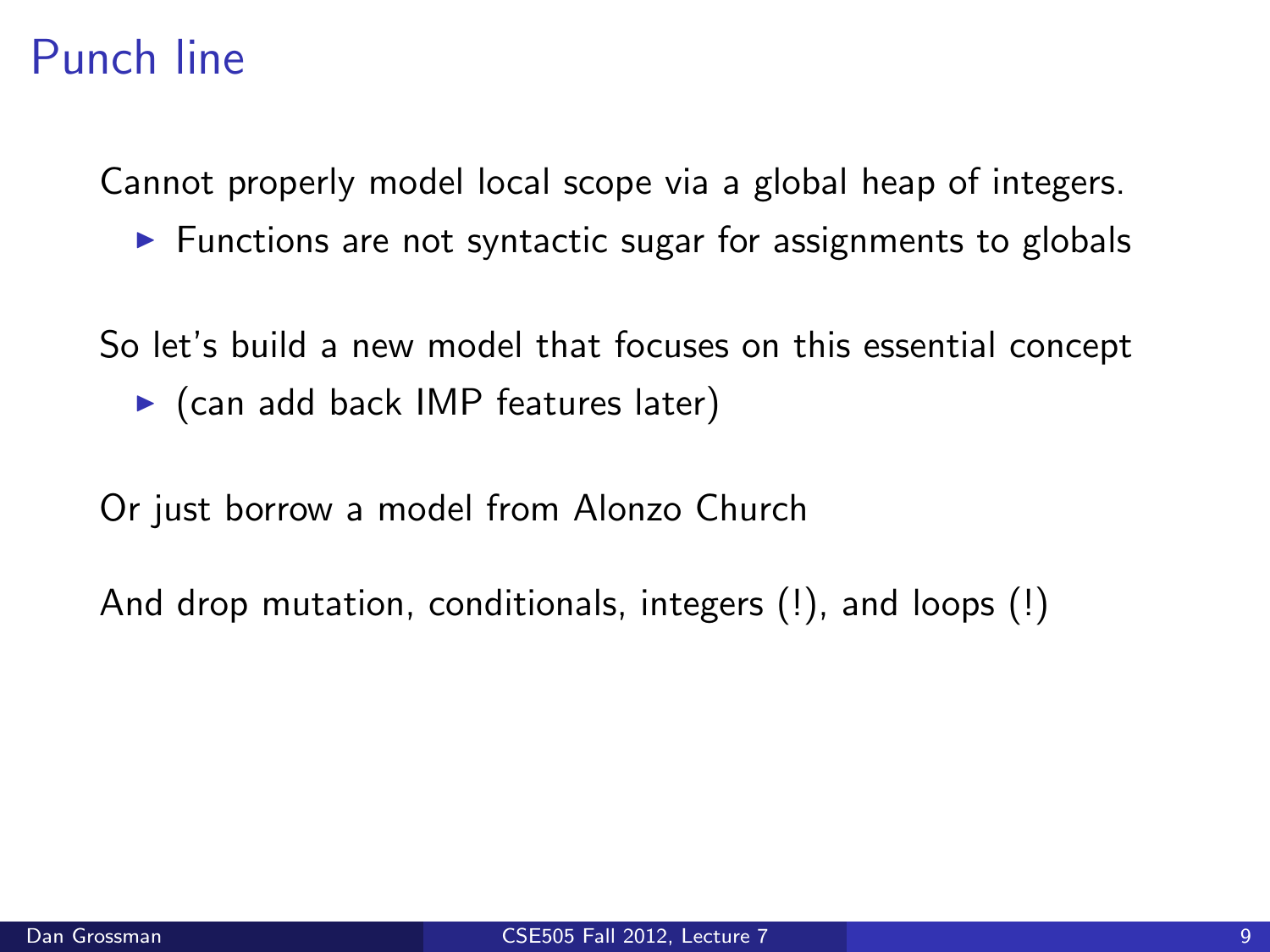## The Lambda Calculus

The Lambda Calculus:

$$
\begin{array}{rcl}\ne & ::= & \lambda x. e \mid x \mid e e \\
v & ::= & \lambda x. e\n\end{array}
$$

You apply a function by substituting the argument for the bound variable

 $\blacktriangleright$  (There is an equivalent environment definition not unlike heap-copying; see future homework)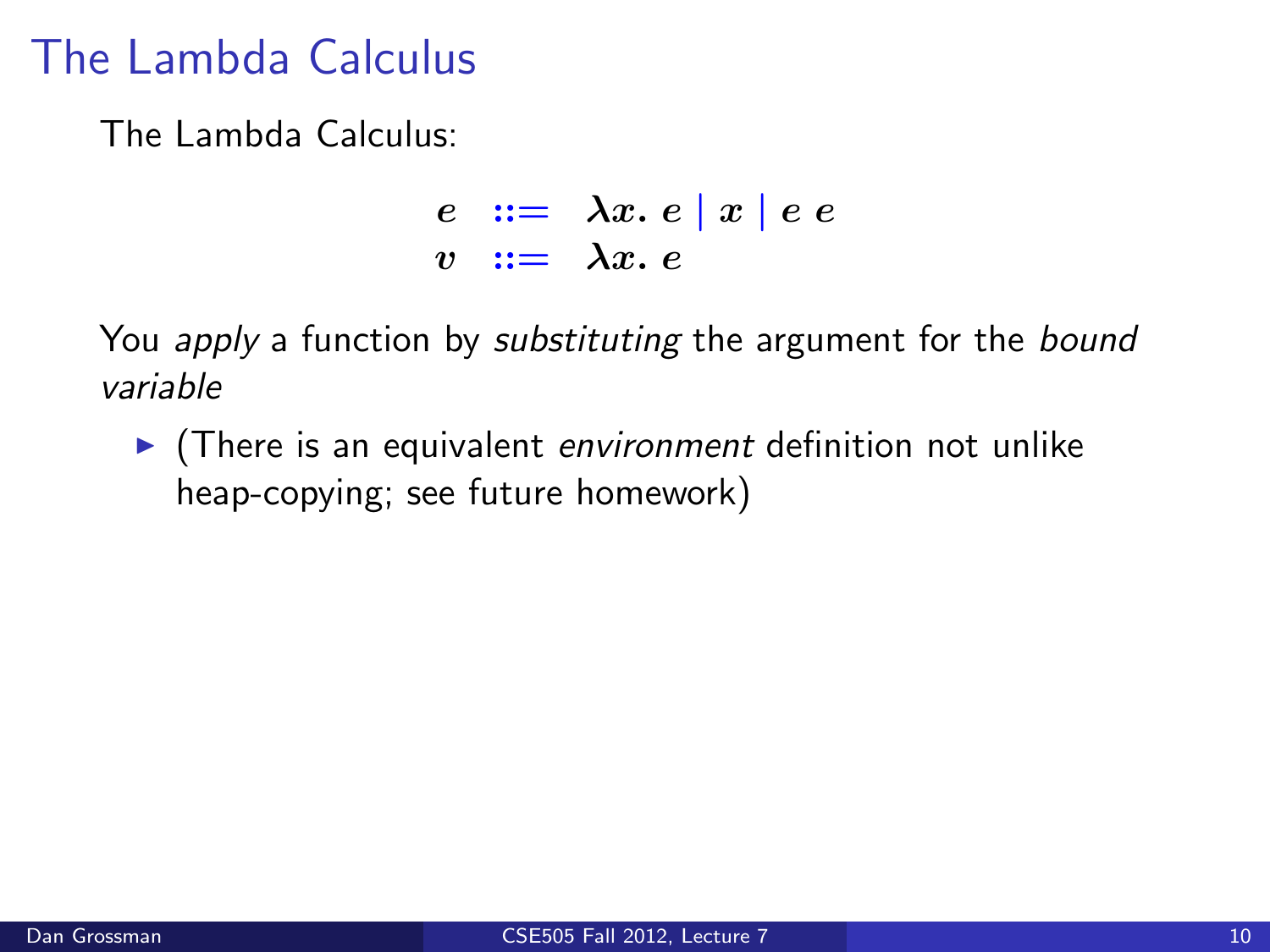#### Example Substitutions

 $e ::= \lambda x. e | x | e e$  $v := \lambda x. e$ 

Substitution is the key operation we were missing:

$$
(\lambda x. x)(\lambda y. y) \to (\lambda y. y)
$$

$$
(\lambda x. \lambda y. y x)(\lambda z. z) \to (\lambda y. y \lambda z. z)
$$

$$
(\lambda x. x x)(\lambda x. x x) \to (\lambda x. x x)(\lambda x. x x)
$$

After substitution, the bound variable is gone, so its "name" was irrelevant. (Good!)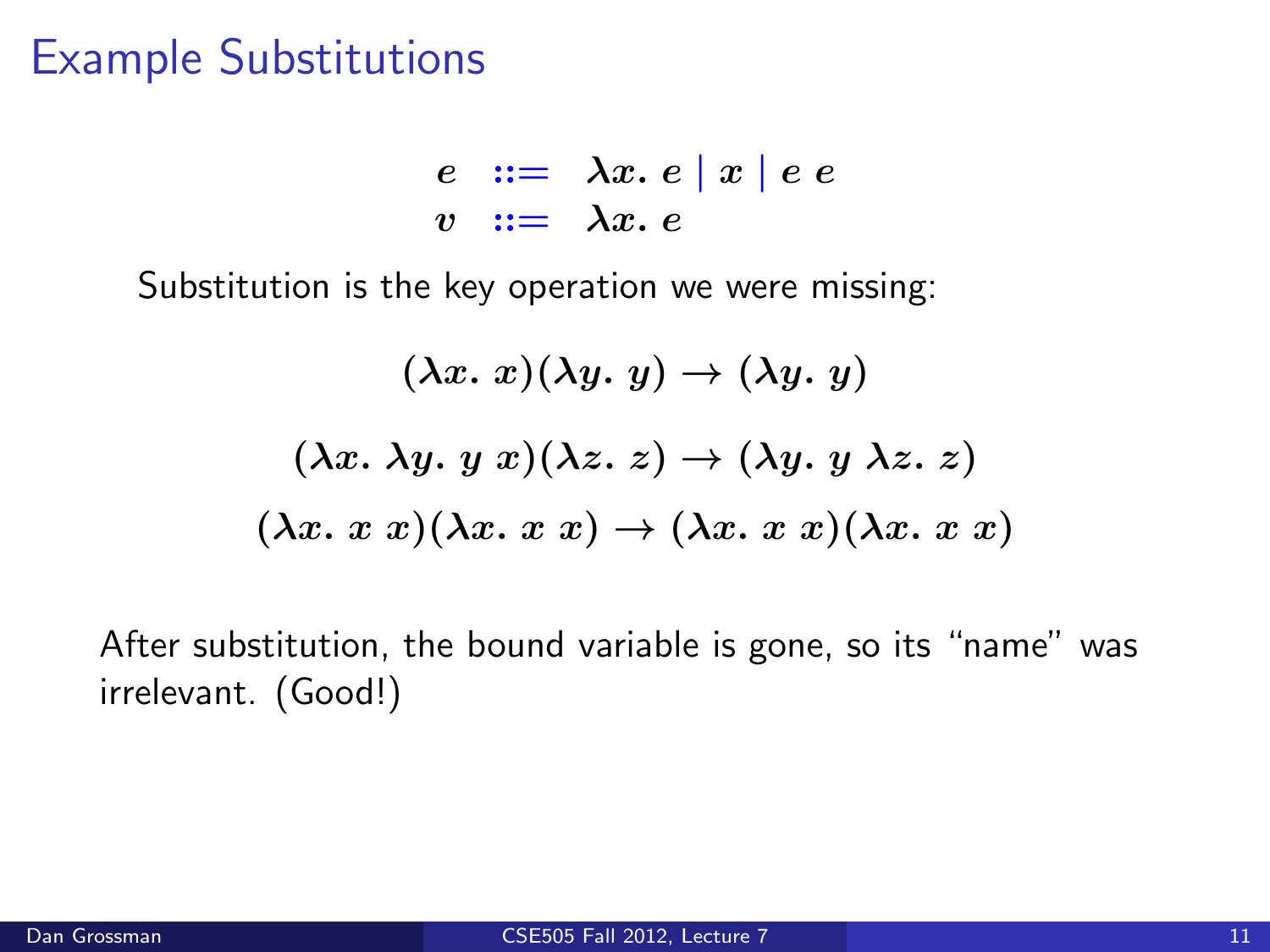## A Programming Language

Given substitution  $(e_1[e_2/x] = e_3)$ , we can give a semantics:

$$
\frac{e \rightarrow e'}{e[v/x] = e'} \qquad e_1 \rightarrow e'_1 \qquad e_2 \rightarrow e'_2
$$
  
\n
$$
\overline{(\lambda x. e) v \rightarrow e'} \qquad e_1 e_2 \rightarrow e'_1 e_2 \qquad \overline{v e_2 \rightarrow v e'_2}
$$

A small-step, call-by-value (CBV), left-to-right semantics

**F** Terminates when the "whole program" is some  $\lambda x$ . e

But (also) gets stuck when there's a *free variable* "at top-level"

 $\blacktriangleright$  Won't "cheat" like we did with  $H(x)$  in IMP because scope is what we are interested in

This is the "heart" of functional languages like OCaml

 $\triangleright$  But "real" implementations do not substitute; they do something equivalent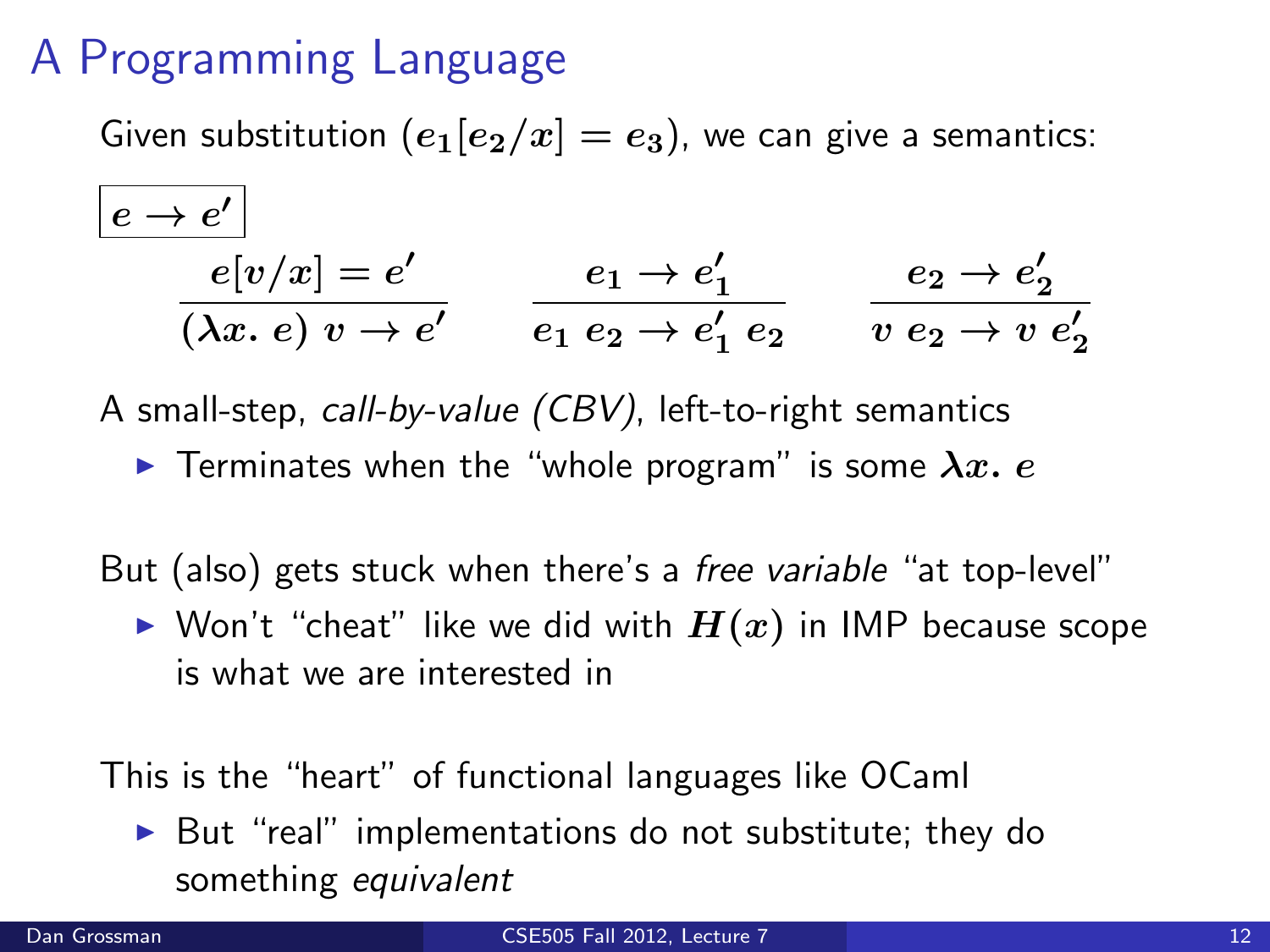## Roadmap

- $\blacktriangleright$  Motivation for a new model (done)
- $\triangleright$  CBV lambda calculus using substitution (done)
- $\blacktriangleright$  Notes on concrete syntax
- $\triangleright$  Simple Lambda encodings (it is Turing complete!)
- $\triangleright$  Other reduction strategies
- $\blacktriangleright$  Defining substitution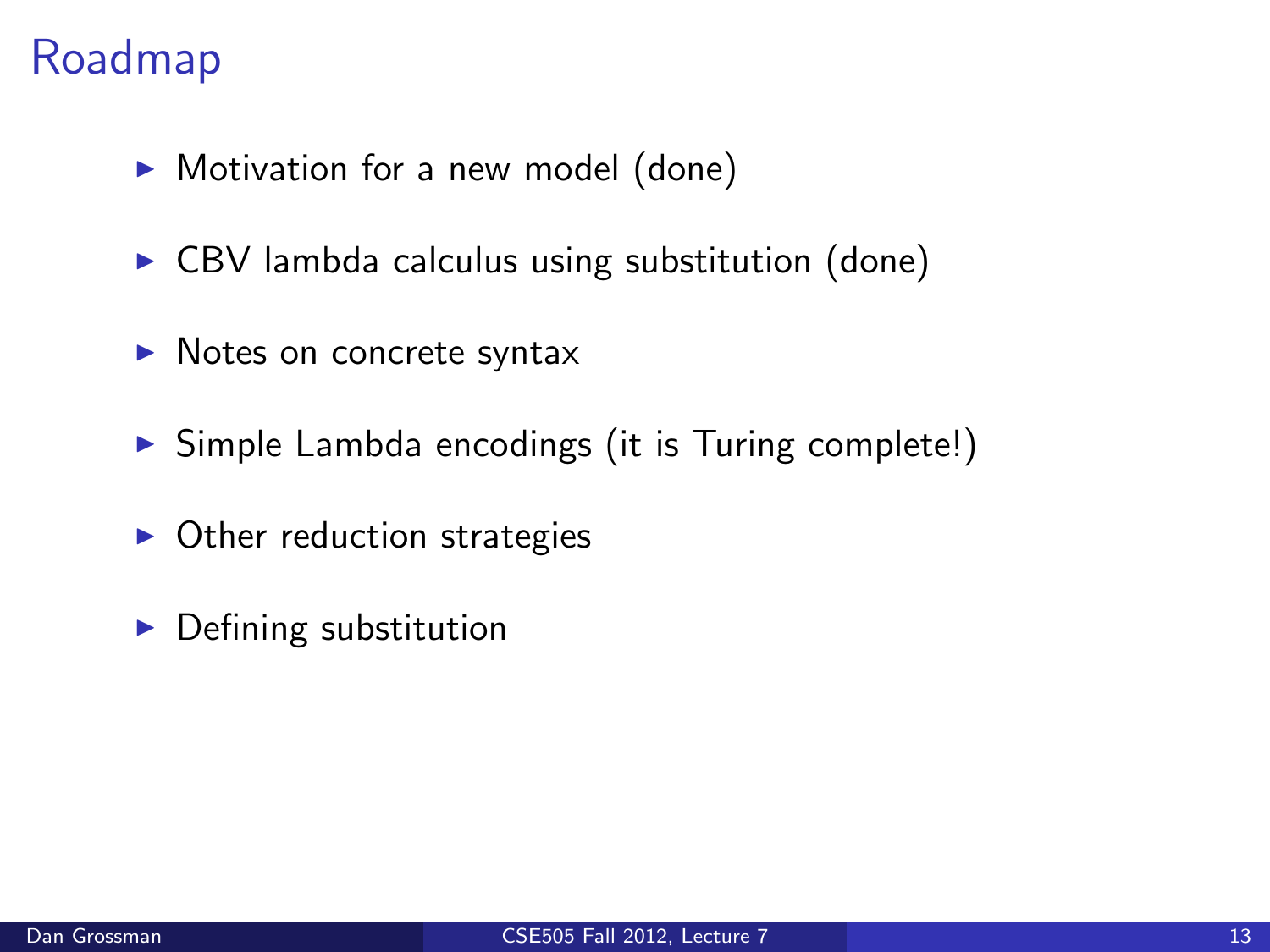## Concrete-Syntax Notes

We (and OCaml) resolve concrete-syntax ambiguities as follows:

- 1.  $\lambda x. e_1 e_2$  is  $(\lambda x. e_1 e_2)$ , not  $(\lambda x. e_1) e_2$
- 2.  $e_1$   $e_2$   $e_3$  is  $(e_1$   $e_2)$   $e_3$ , not  $e_1$   $(e_2$   $e_3)$ 
	- $\triangleright$  Convince yourself application is not associative

More generally:

- 1. Function bodies extend to an unmatched right parenthesis Example:  $(\lambda x. y(\lambda z. z) w)q$
- 2. Application associates to the left Example:  $e_1 e_2 e_3 e_4$  is  $(((e_1 e_2) e_3) e_4)$
- $\blacktriangleright$  Like in IMP, assume we really have ASTs (with non-leaves labeled  $\lambda$  or "application")
- $\triangleright$  Rules may seem strange at first, but it is the most convenient concrete syntax
	- $\triangleright$  Based on 70 years experience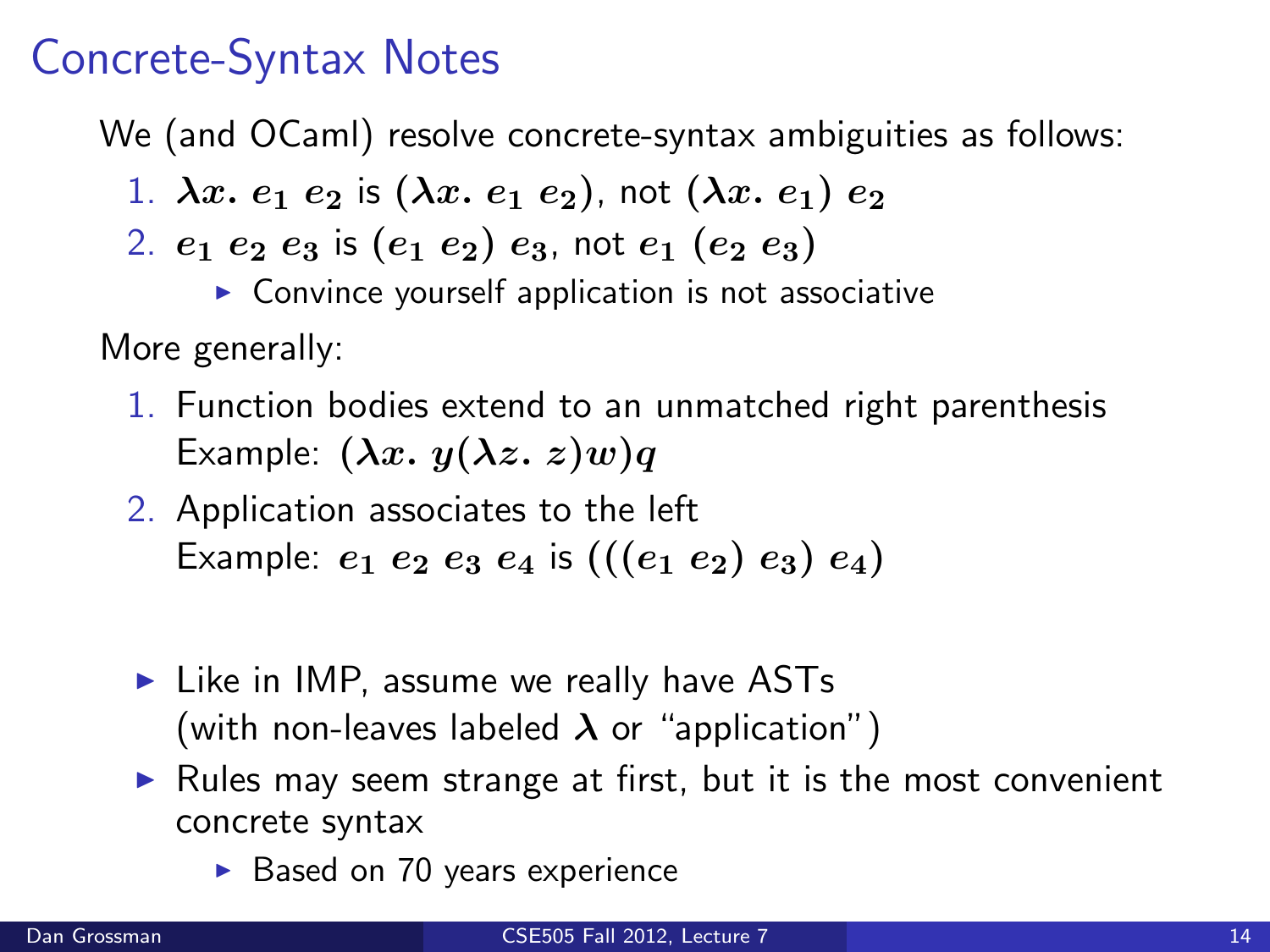## Lambda Encodings

Fairly crazy: we left out constants, conditionals, primitives, and data structures

In fact, we are Turing complete and can encode whatever we need (just like assembly language can)

Motivation for encodings:

- $\blacktriangleright$  Fun and mind-expanding
- $\triangleright$  Shows we are not oversimplifying the model ("numbers are syntactic sugar")
- $\triangleright$  Can show languages are too expressive  $(e.g.,$  unlimited  $C++$  template instantiation)

Encodings are also just "(re)definition via translation"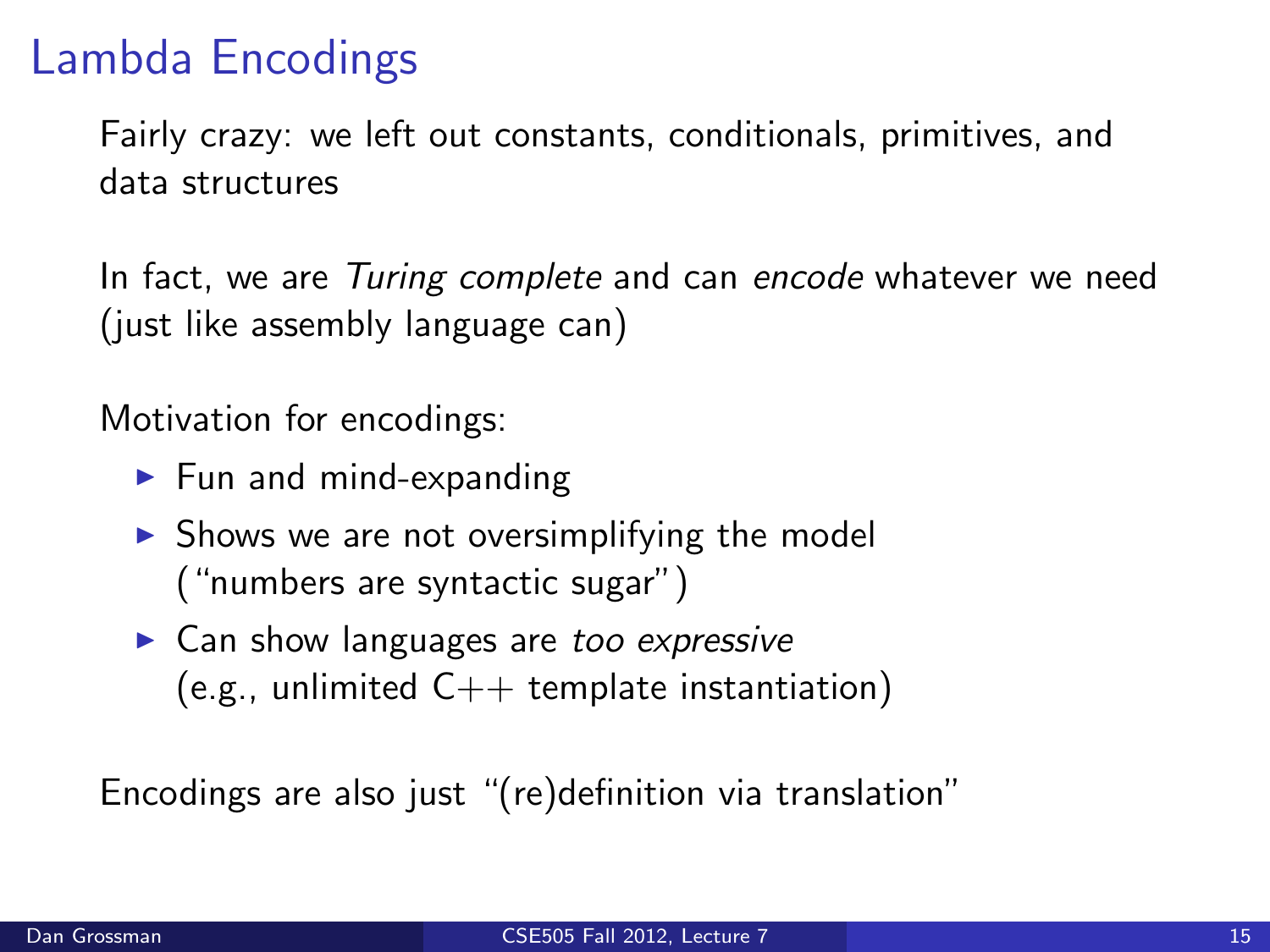## Encoding booleans

#### The "Boolean ADT"

- $\blacktriangleright$  There are two booleans and one conditional expression.
- $\triangleright$  The conditional takes 3 arguments (e.g., via currying). If the first is one boolean it evaluates to the second. If it is the other boolean it evaluates to the third.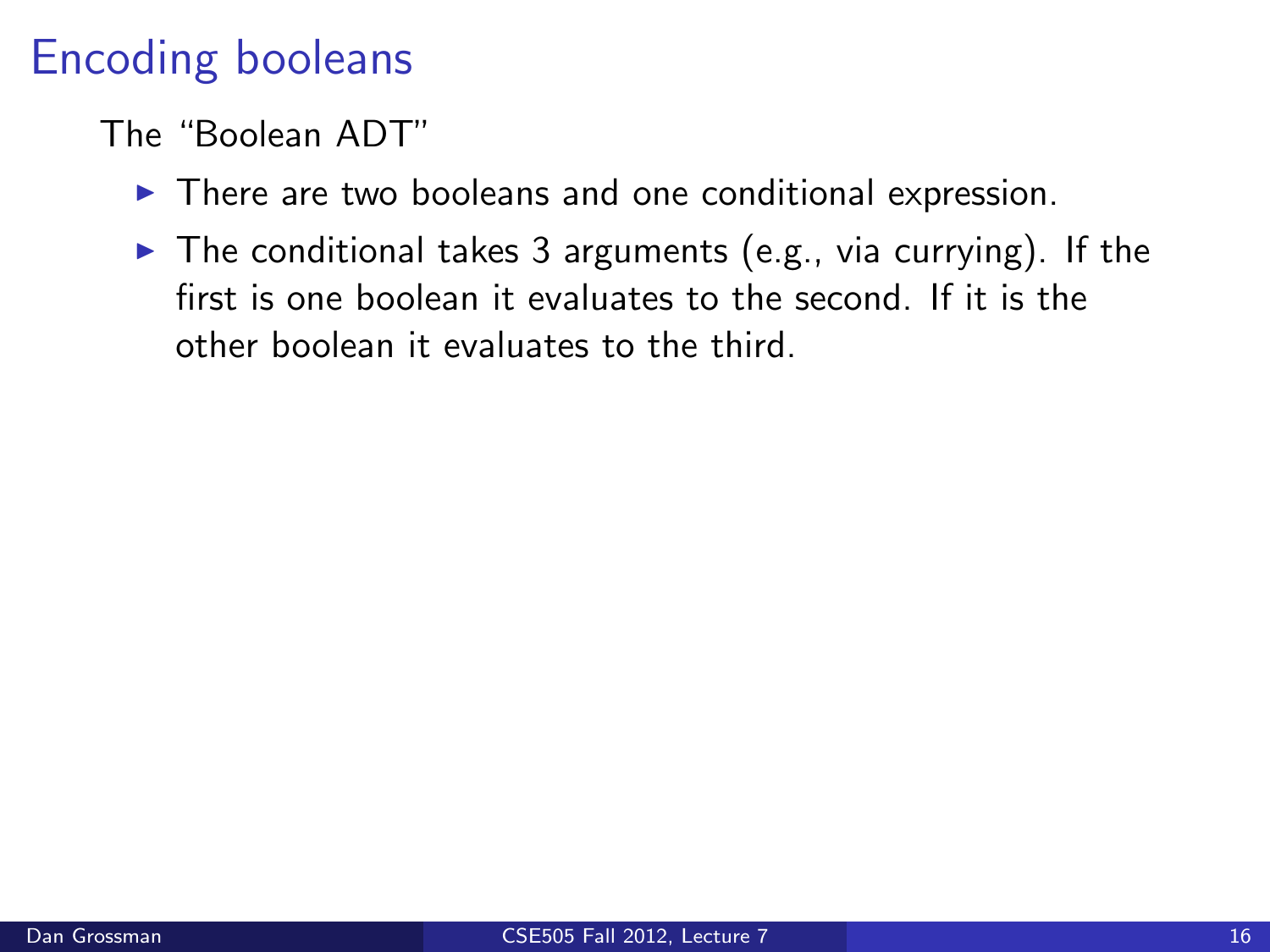## Encoding booleans

#### The "Boolean ADT"

- $\blacktriangleright$  There are two booleans and one conditional expression.
- $\triangleright$  The conditional takes 3 arguments (e.g., via currying). If the first is one boolean it evaluates to the second. If it is the other boolean it evaluates to the third.

Any set of three expressions meeting this specification is a proper encoding of booleans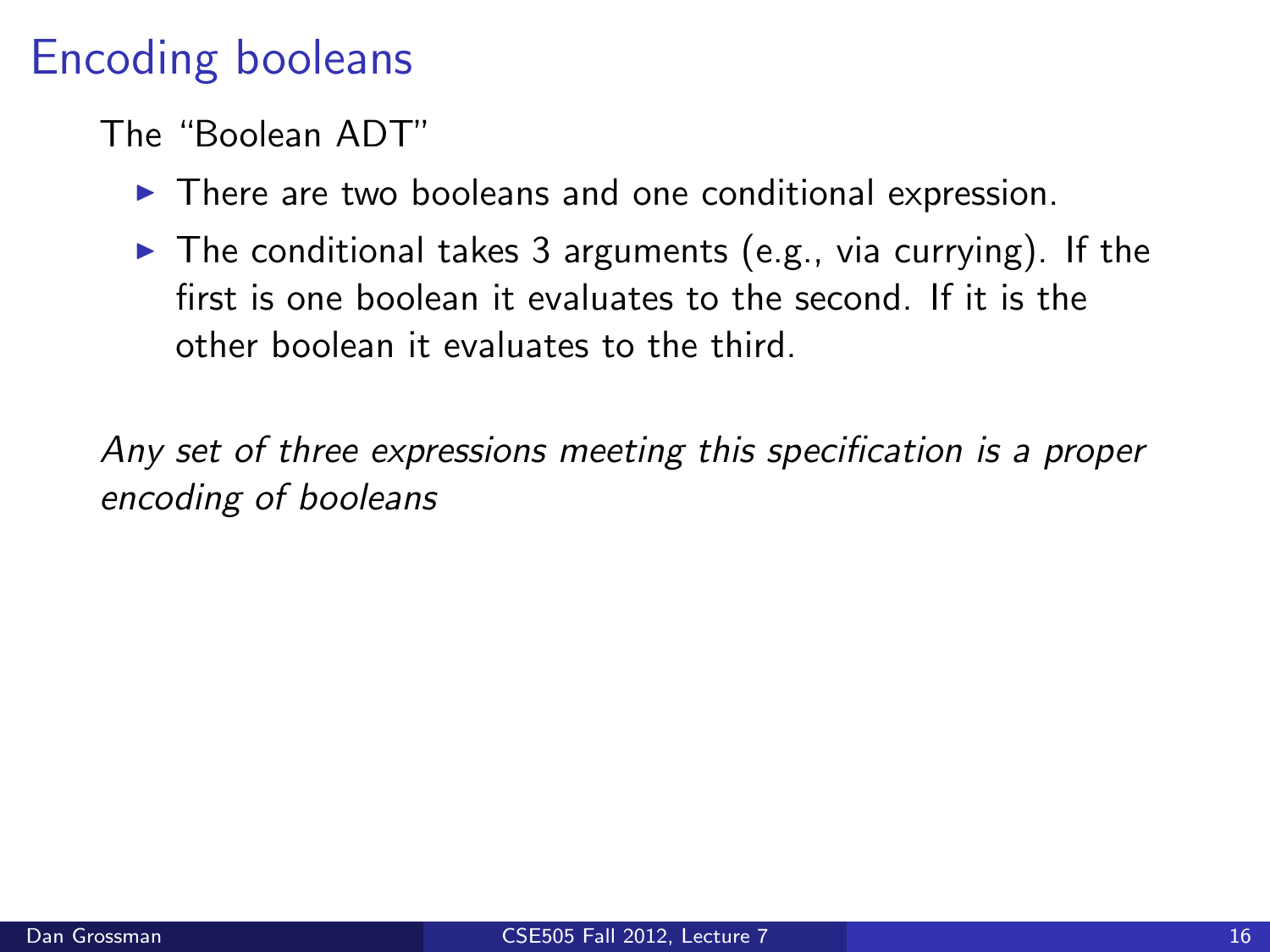## Encoding booleans

#### The "Boolean ADT"

- $\blacktriangleright$  There are two booleans and one conditional expression.
- $\triangleright$  The conditional takes 3 arguments (e.g., via currying). If the first is one boolean it evaluates to the second. If it is the other boolean it evaluates to the third.

Any set of three expressions meeting this specification is a proper encoding of booleans

Here is one of an infinite number of encodings:

"true" 
$$
\lambda x. \lambda y. x
$$

\n"false"  $\lambda x. \lambda y. y$ 

\n"if"  $\lambda b. \lambda t. \lambda f. b t f$ 

Example: "if" "true"  $v_1$   $v_2 \rightarrow^* v_1$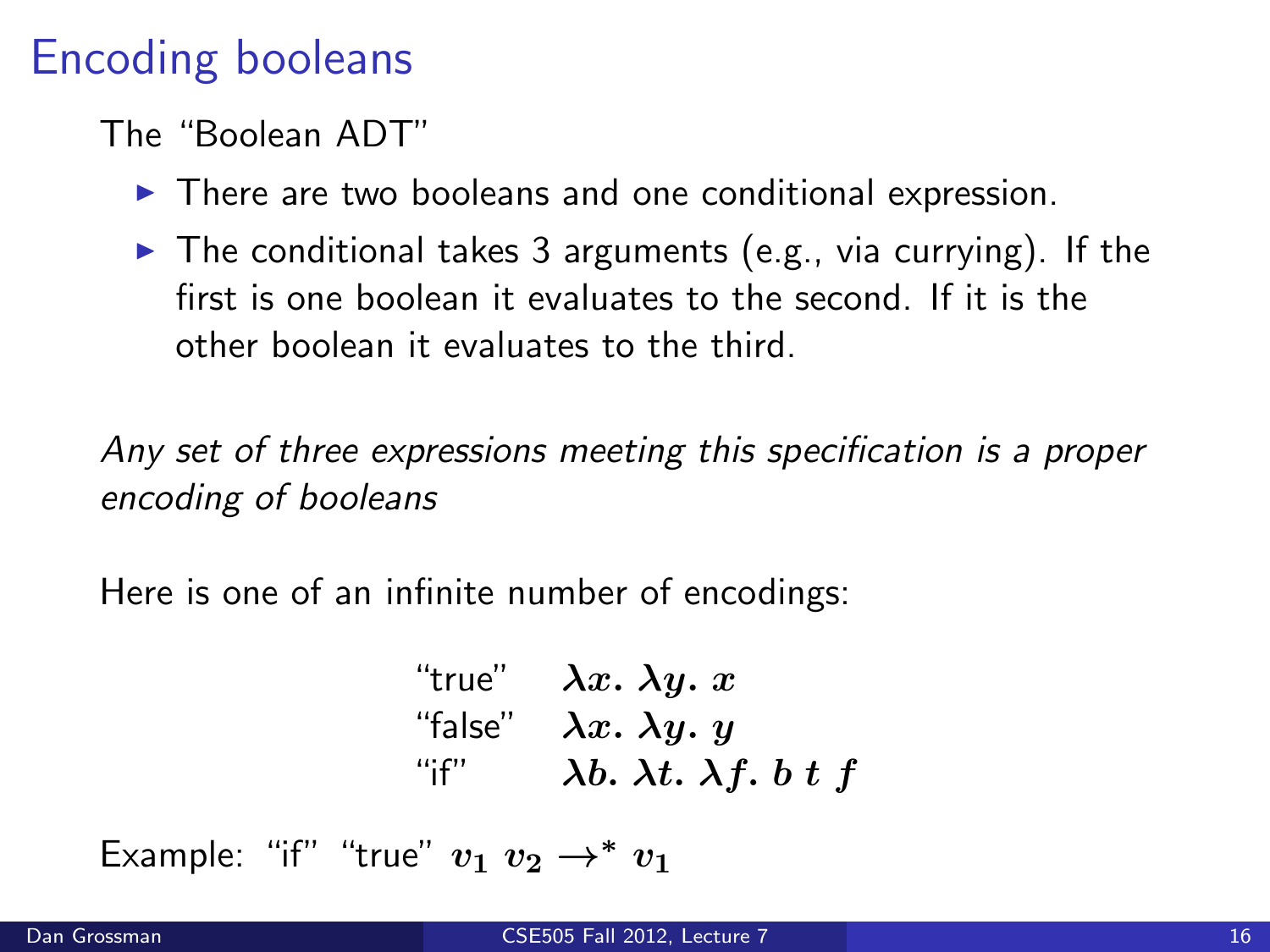#### Evaluation Order Matters

Careful: With CBV we need to "thunk". . .

"if" "true" 
$$
(\lambda x. x)
$$
  $((\lambda x. x x)(\lambda x. x x))$   
an infinite loop

diverges, but

"if" "true" 
$$
(\lambda x. x) \underbrace{(\lambda z. ((\lambda x. x x)(\lambda x. x x)) z))}
$$
  
a value that when called diverges

does not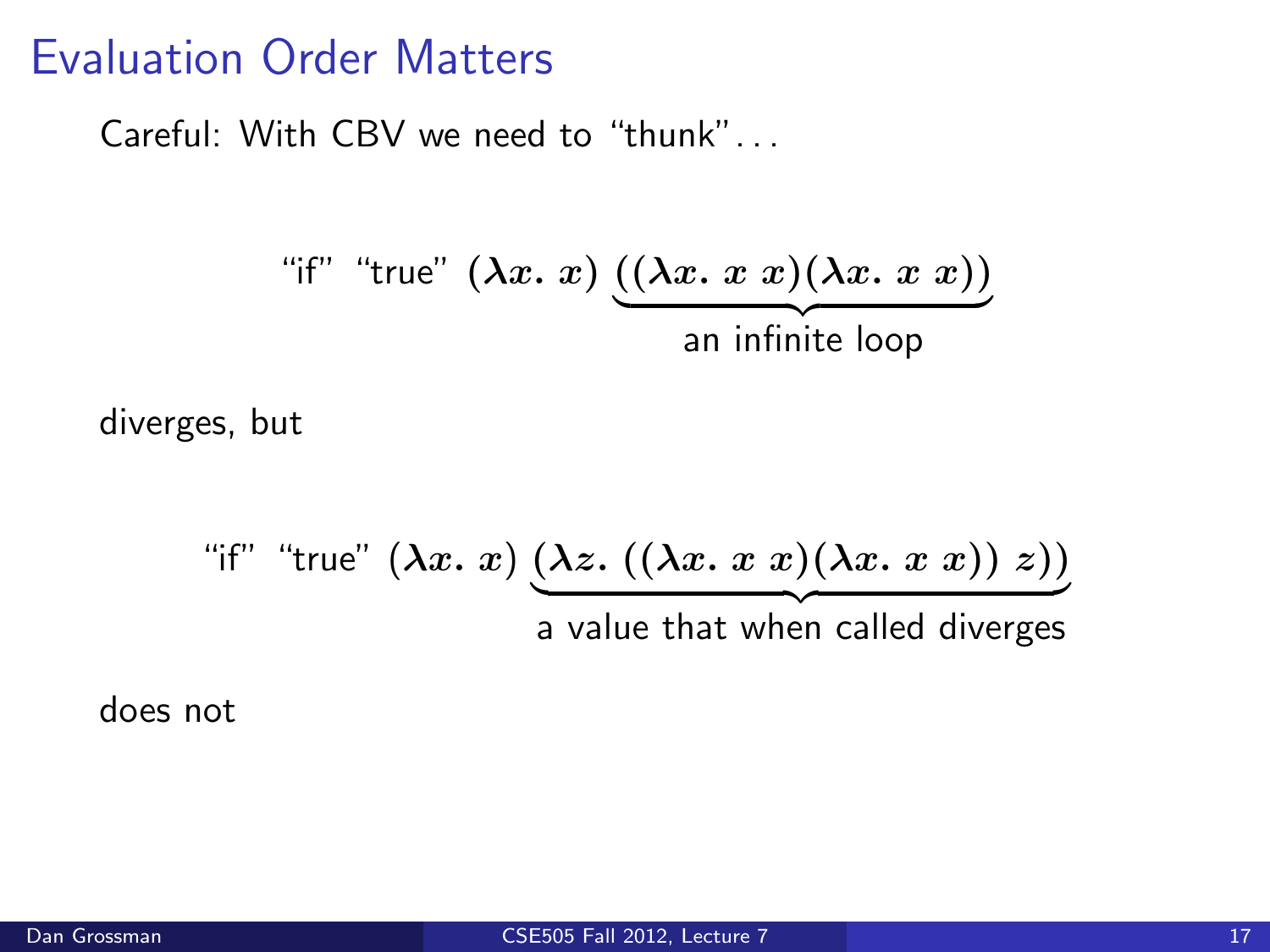# Encoding Pairs

The "pair ADT":

- $\triangleright$  There is 1 constructor (taking 2 arguments) and 2 selectors
- Ist selector returns the 1st arg passed to the constructor
- $\triangleright$  2nd selector returns the 2nd arg passed to the constructor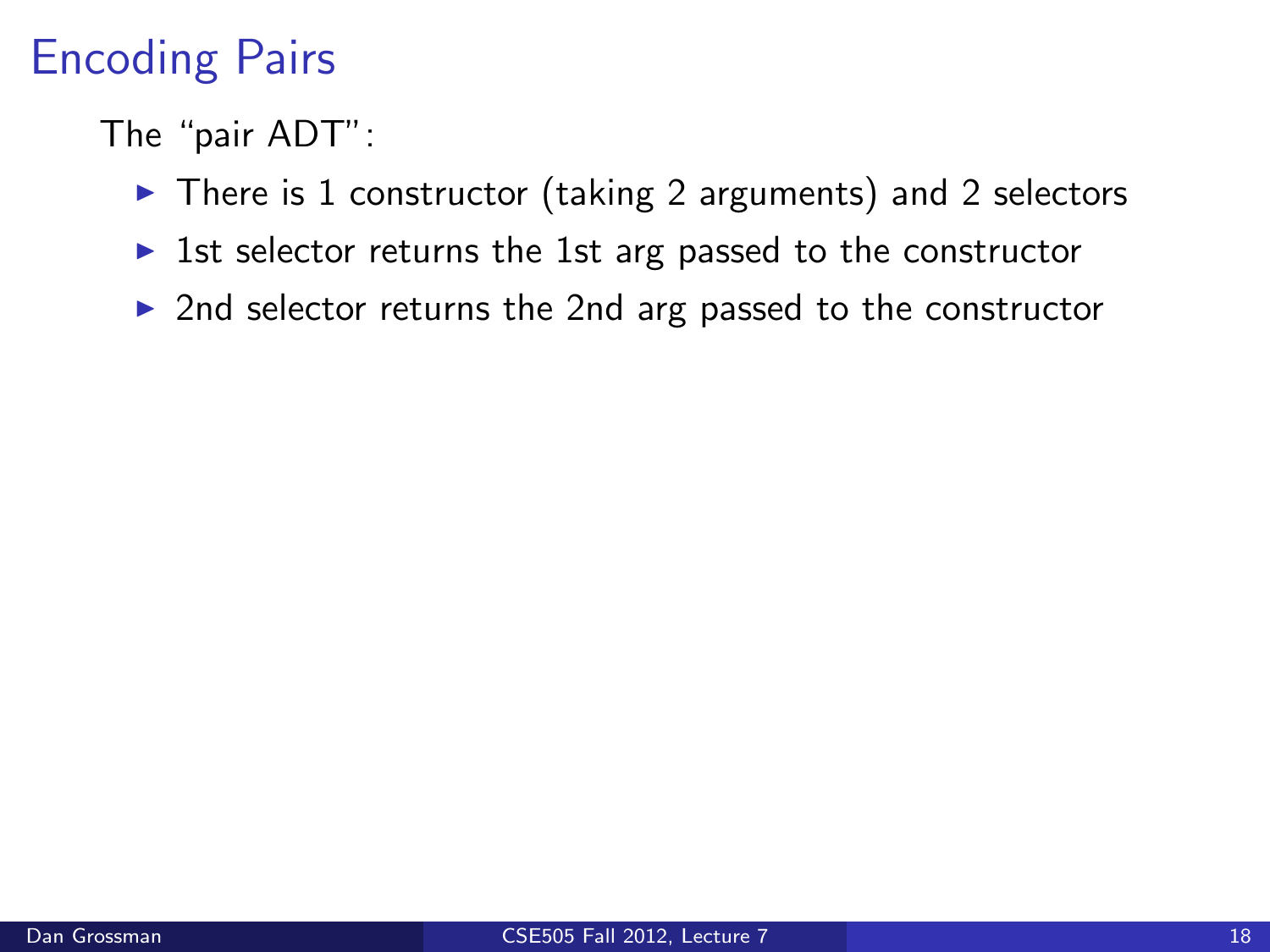## Encoding Pairs

The "pair ADT":

- $\triangleright$  There is 1 constructor (taking 2 arguments) and 2 selectors
- Ist selector returns the 1st arg passed to the constructor
- $\triangleright$  2nd selector returns the 2nd arg passed to the constructor

| "mkpair" | $\lambda x. \lambda y. \lambda z. z x y$ |
|----------|------------------------------------------|
| "fst"    | $\lambda p. p(\lambda x. \lambda y. x)$  |
| "snd"    | $\lambda p. p(\lambda x. \lambda y. y)$  |

Example:

"snd" ("fst" ("mkpair" ("mkpair"  $v_1$   $v_2$ )  $v_3$ ))  $\rightarrow^*$   $v_2$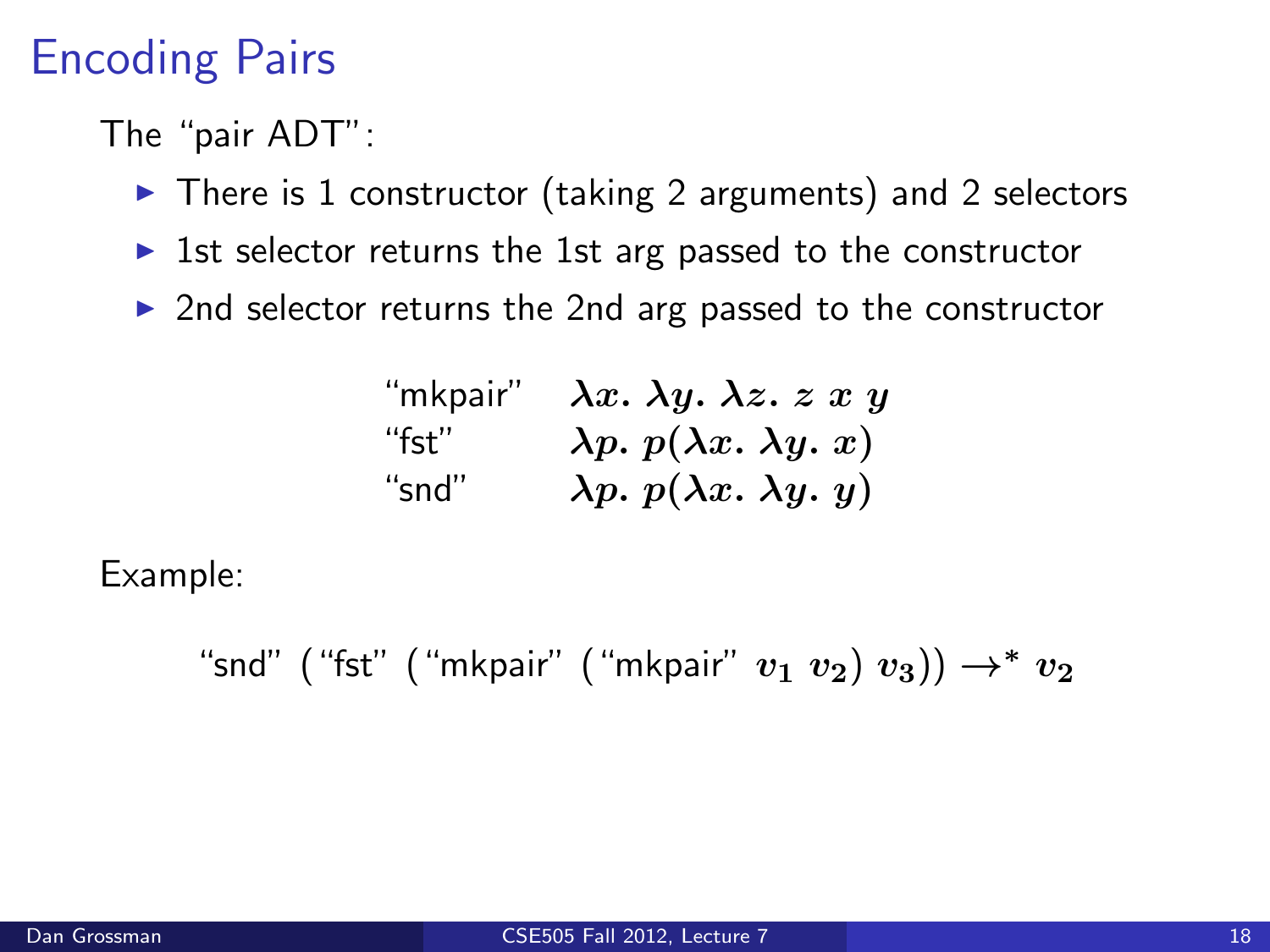## Reusing Lambdas

Is it weird that the encodings of Booleans and pairs both used  $\lambda x$ .  $\lambda y$ . x and  $\lambda x$ .  $\lambda y$ . y for different purposes?

Is it weird that the same bit-pattern in binary code can represent an int, a float, an instruction, or a pointer?

Von Neumann: Bits can represent (all) code and data

Church (?): Lambdas can represent (all) code and data

Beware the "Turing tarpit"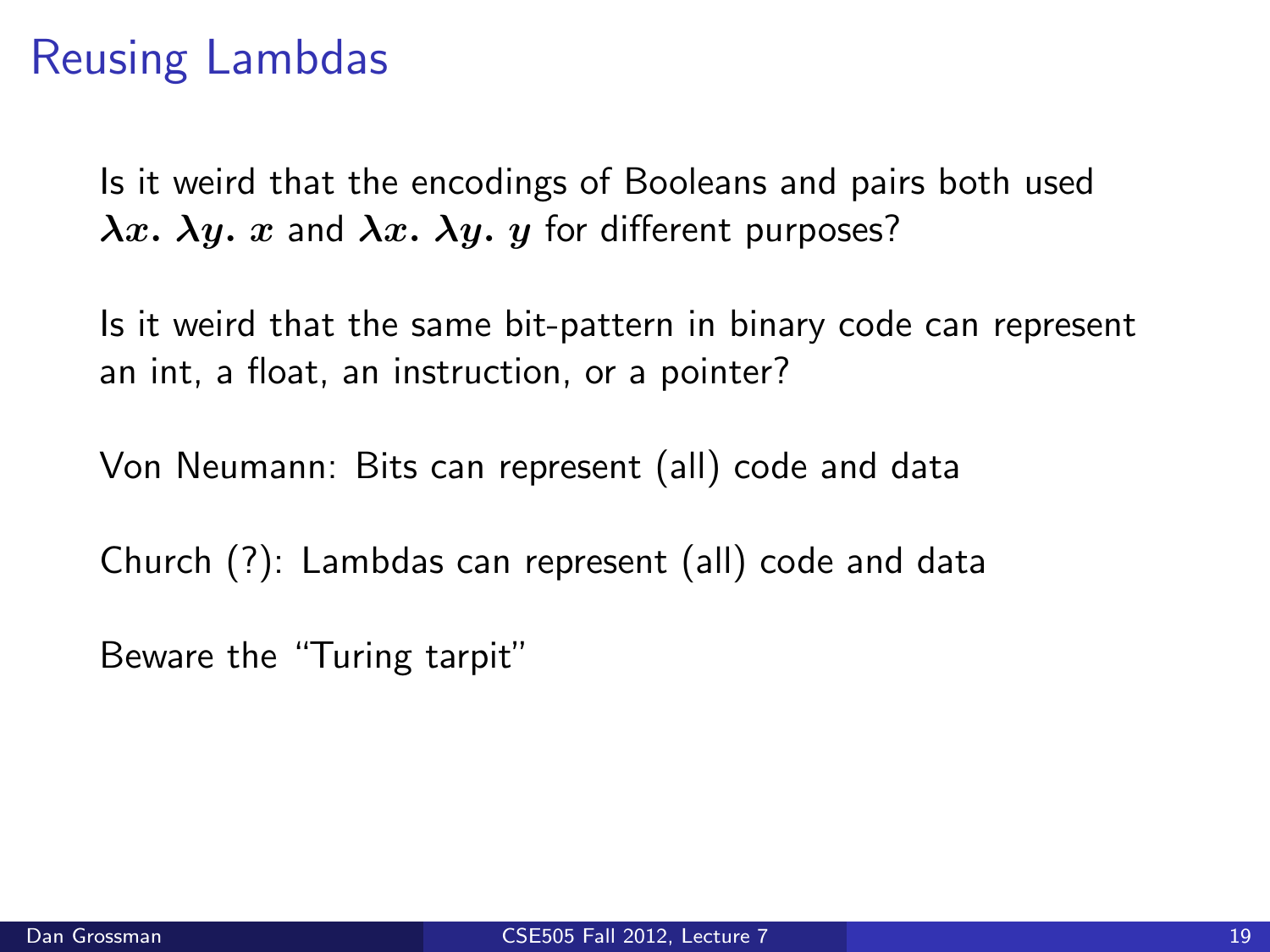# Encoding Lists

Rather than start from scratch, notice that booleans and pairs are enough to encode lists:

- ► Empty list is "mkpair" "false" "false"
- Non-empty list is  $\lambda h$ .  $\lambda t$ . "mkpair" "true" ("mkpair"  $h$  t)
- $\blacktriangleright$  Is-empty is ...
- $\blacktriangleright$  Head is  $\blacktriangleright$
- $\blacktriangleright$  Tail is  $\blacktriangleright$

Note:

- $\triangleright$  Not too far from how lists are implemented
- ▶ Taking "tail" ("tail" "empty") will produce some lambda
	- $\blacktriangleright$  Just like, without page-protection hardware, null->tail->tail would produce some bit-pattern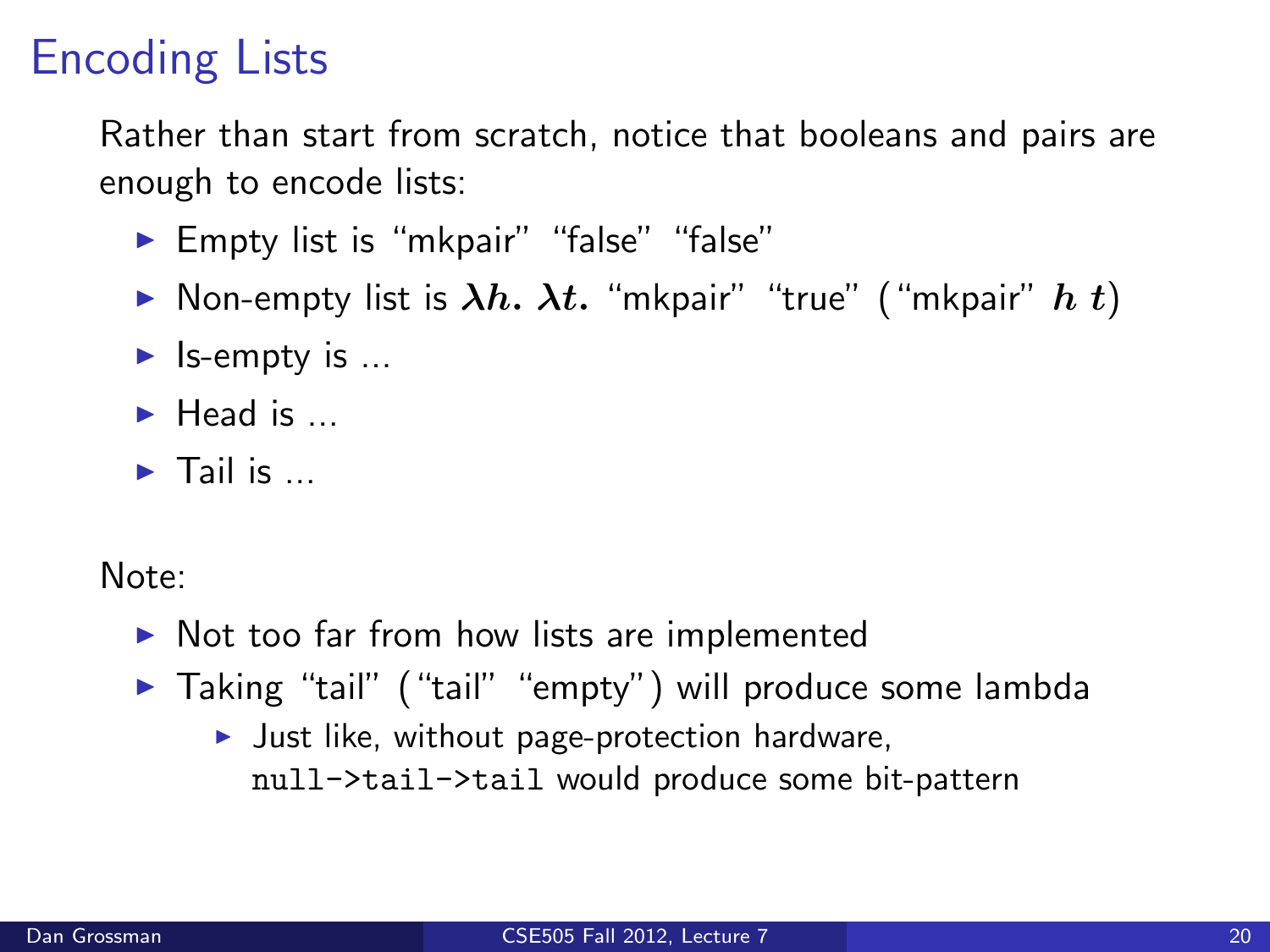Some programs diverge, but can we write useful loops? Yes!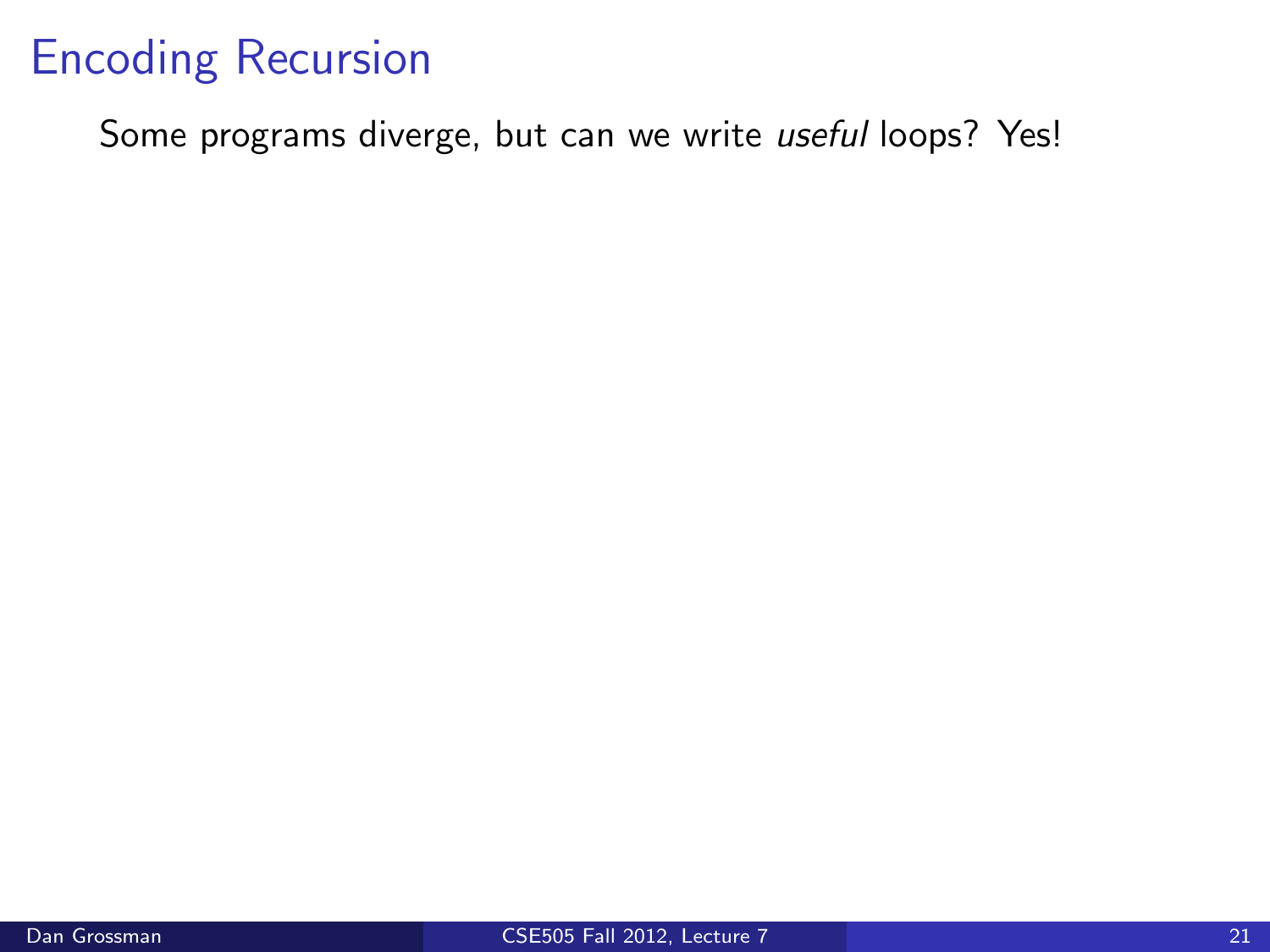Some programs diverge, but can we write useful loops? Yes!

- $\triangleright$  Write a function that takes an f and calls it in place of recursion
	- Example (in enriched language):

 $\lambda f$ .  $\lambda x$ . if  $(x = 0)$  then 1 else  $(x * f(x - 1))$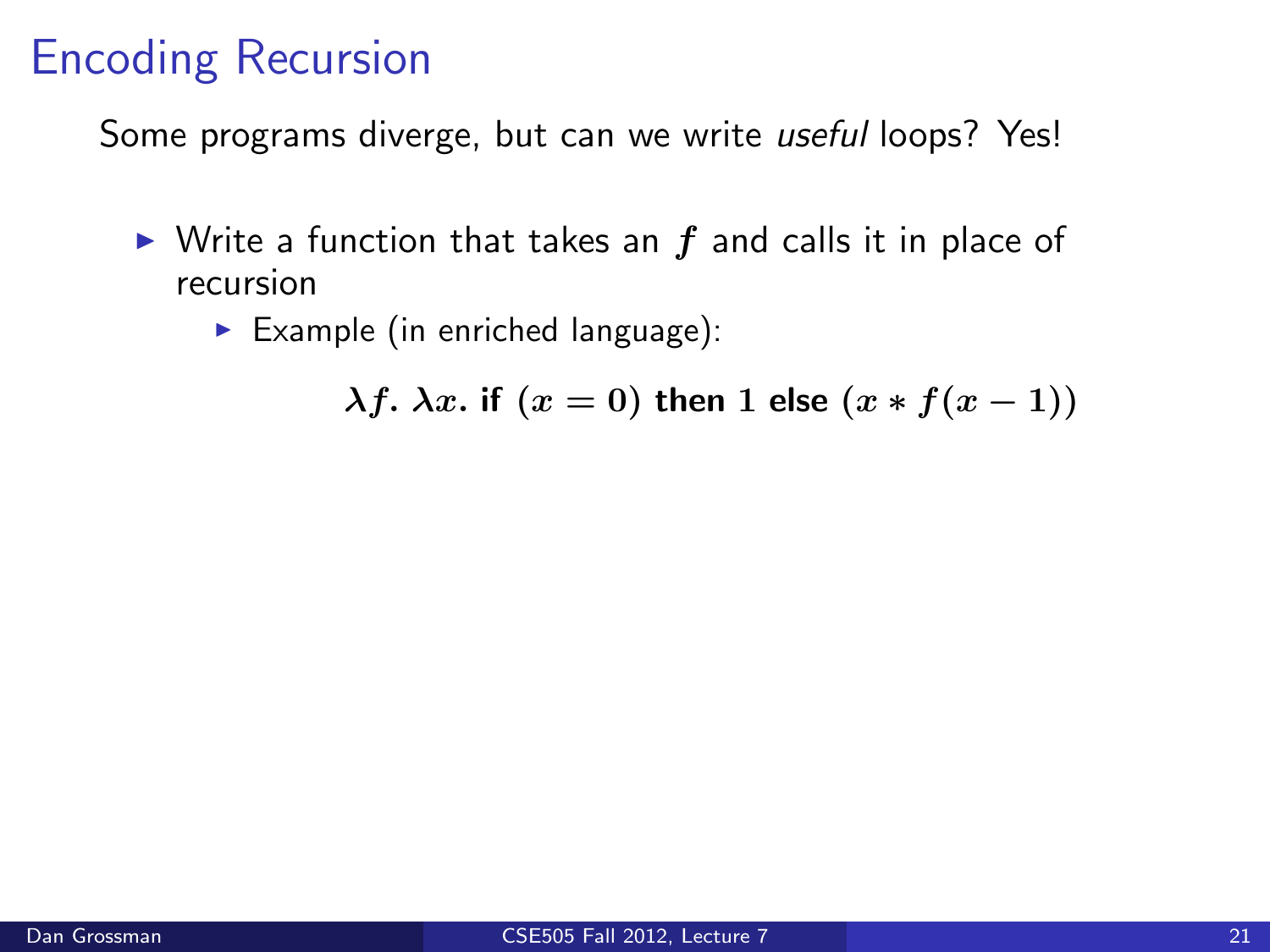Some programs diverge, but can we write useful loops? Yes!

- $\triangleright$  Write a function that takes an f and calls it in place of recursion
	- Example (in enriched language):

 $\lambda f. \lambda x.$  if  $(x = 0)$  then 1 else  $(x * f(x - 1))$ 

- $\triangleright$  Then apply "fix" to it to get a recursive function:
	- $\triangleright$  "fix"  $\lambda f$ .  $\lambda x$ . if  $(x = 0)$  then 1 else  $(x * f(x 1))$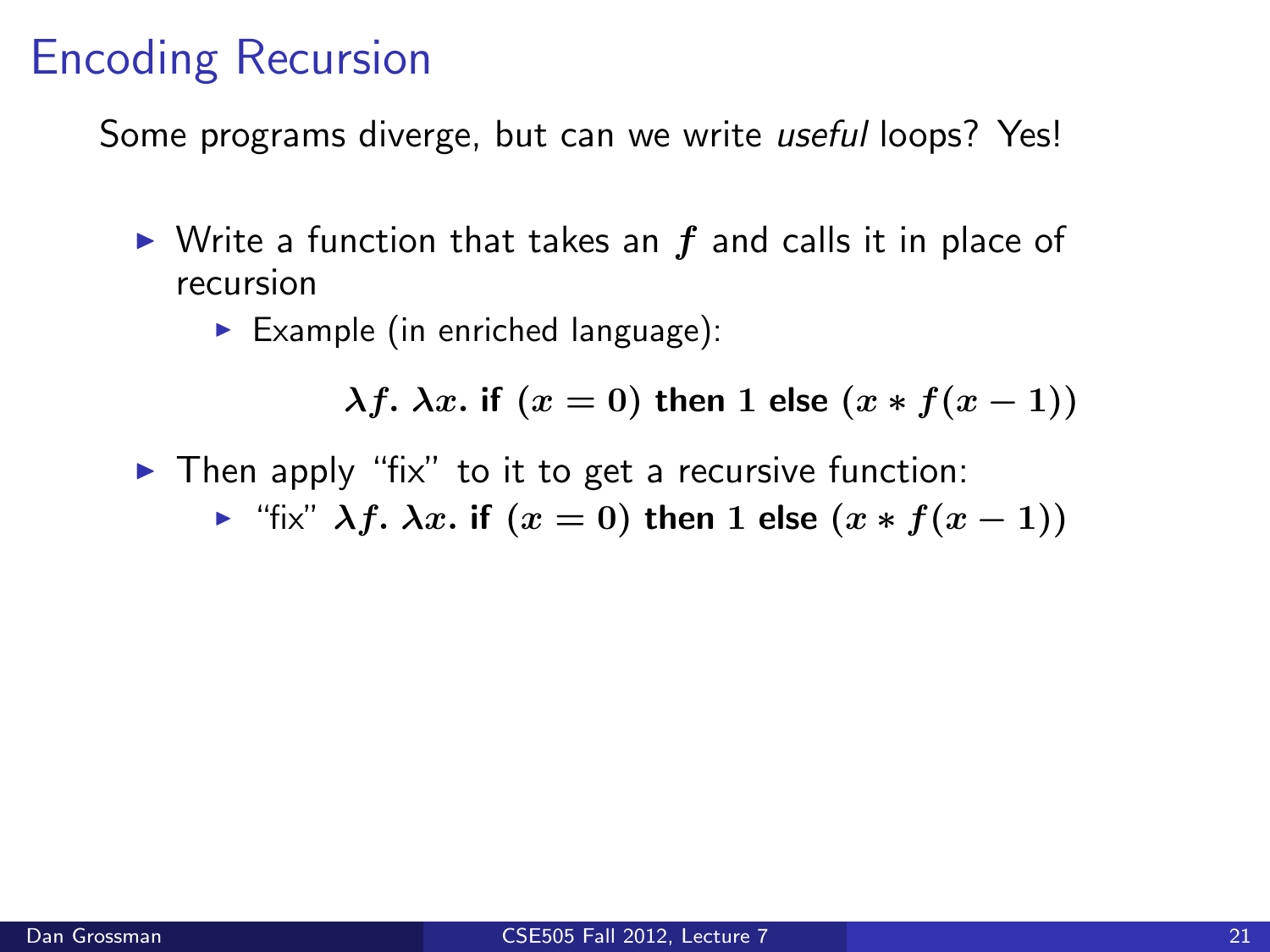Some programs diverge, but can we write useful loops? Yes!

- $\triangleright$  Write a function that takes an f and calls it in place of recursion
	- Example (in enriched language):

 $\lambda f$ .  $\lambda x$ . if  $(x = 0)$  then 1 else  $(x * f(x - 1))$ 

 $\triangleright$  Then apply "fix" to it to get a recursive function:

 $\triangleright$  "fix"  $\lambda f$ .  $\lambda x$ . if  $(x = 0)$  then 1 else  $(x * f(x - 1))$ 

 $\triangleright$  "fix"  $\lambda f$ . e reduces to something roughly equivalent to  $e((\text{``fix''}\lambda f, e)/f]$ , which is "unrolling the recursion once" (and further unrollings will happen as necessary)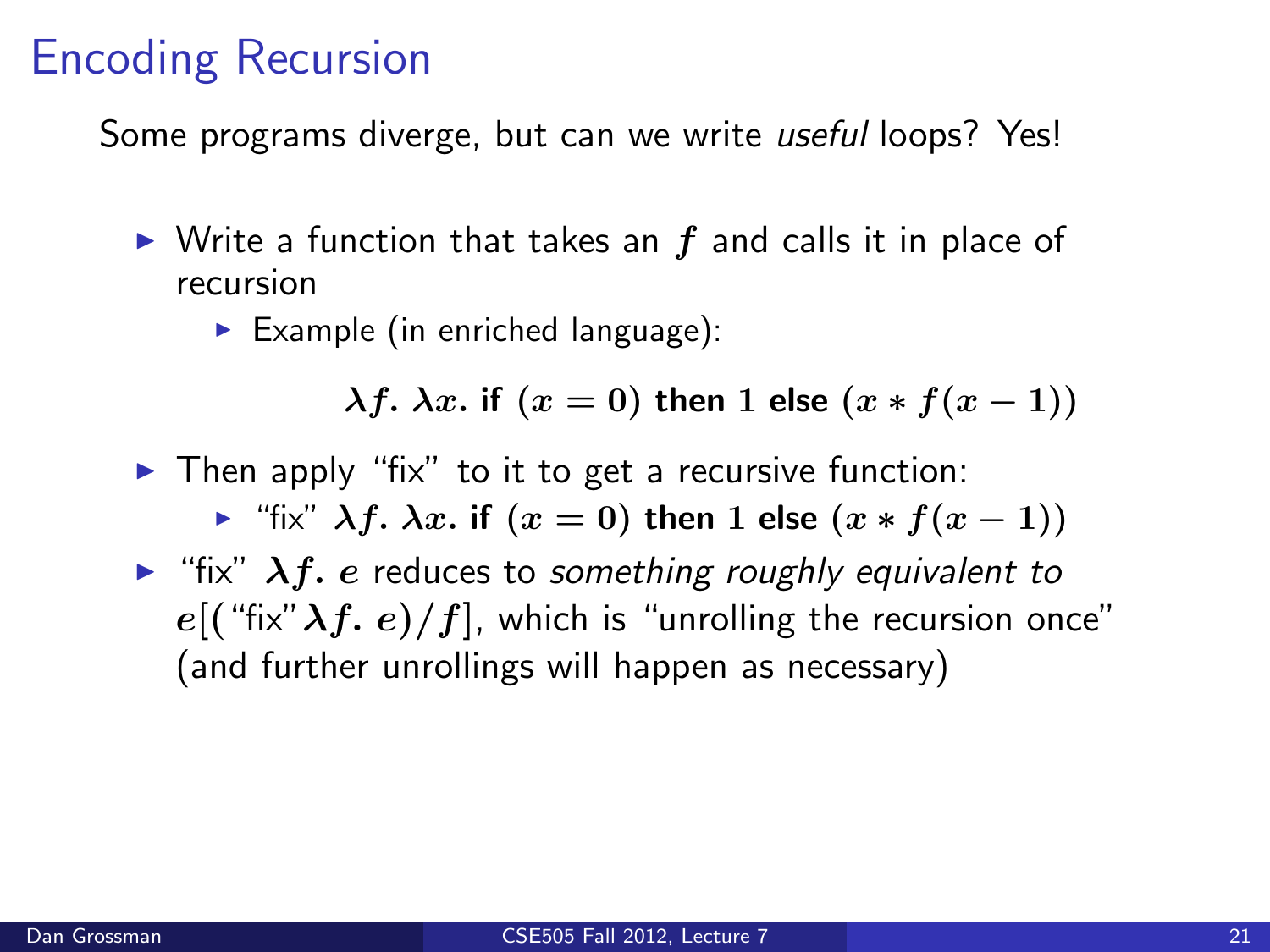Some programs diverge, but can we write useful loops? Yes!

- $\triangleright$  Write a function that takes an f and calls it in place of recursion
	- $\blacktriangleright$  Example (in enriched language):

 $\lambda f$ .  $\lambda x$ . if  $(x = 0)$  then 1 else  $(x * f(x - 1))$ 

 $\triangleright$  Then apply "fix" to it to get a recursive function:

 $\triangleright$  "fix"  $\lambda f$ .  $\lambda x$ . if  $(x = 0)$  then 1 else  $(x * f(x - 1))$ 

- $\triangleright$  "fix"  $\lambda f$ . e reduces to something roughly equivalent to  $e((\text{``fix''}\lambda f, e)/f]$ , which is "unrolling the recursion once" (and further unrollings will happen as necessary)
- $\triangleright$  The details, especially for CBV, are icky; the point is it is possible and you define "fix" only once
- $\blacktriangleright$  Not on exam:

"fix"  $\lambda q.$   $(\lambda x. q. (\lambda y. x x y))(\lambda x. q. (\lambda y. x x y))$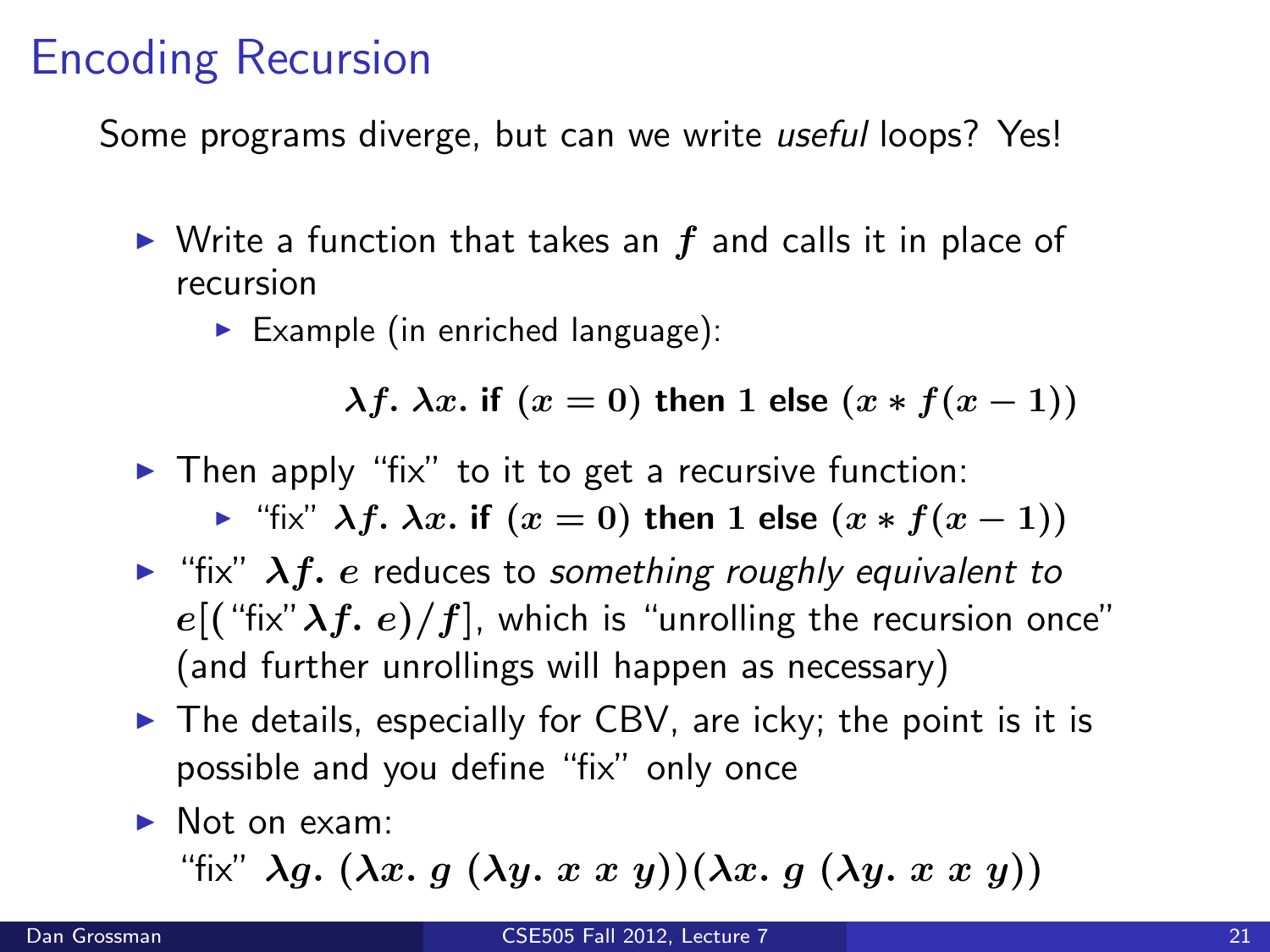How about arithmetic?

 $\blacktriangleright$  Focus on non-negative numbers, addition, is-zero, etc.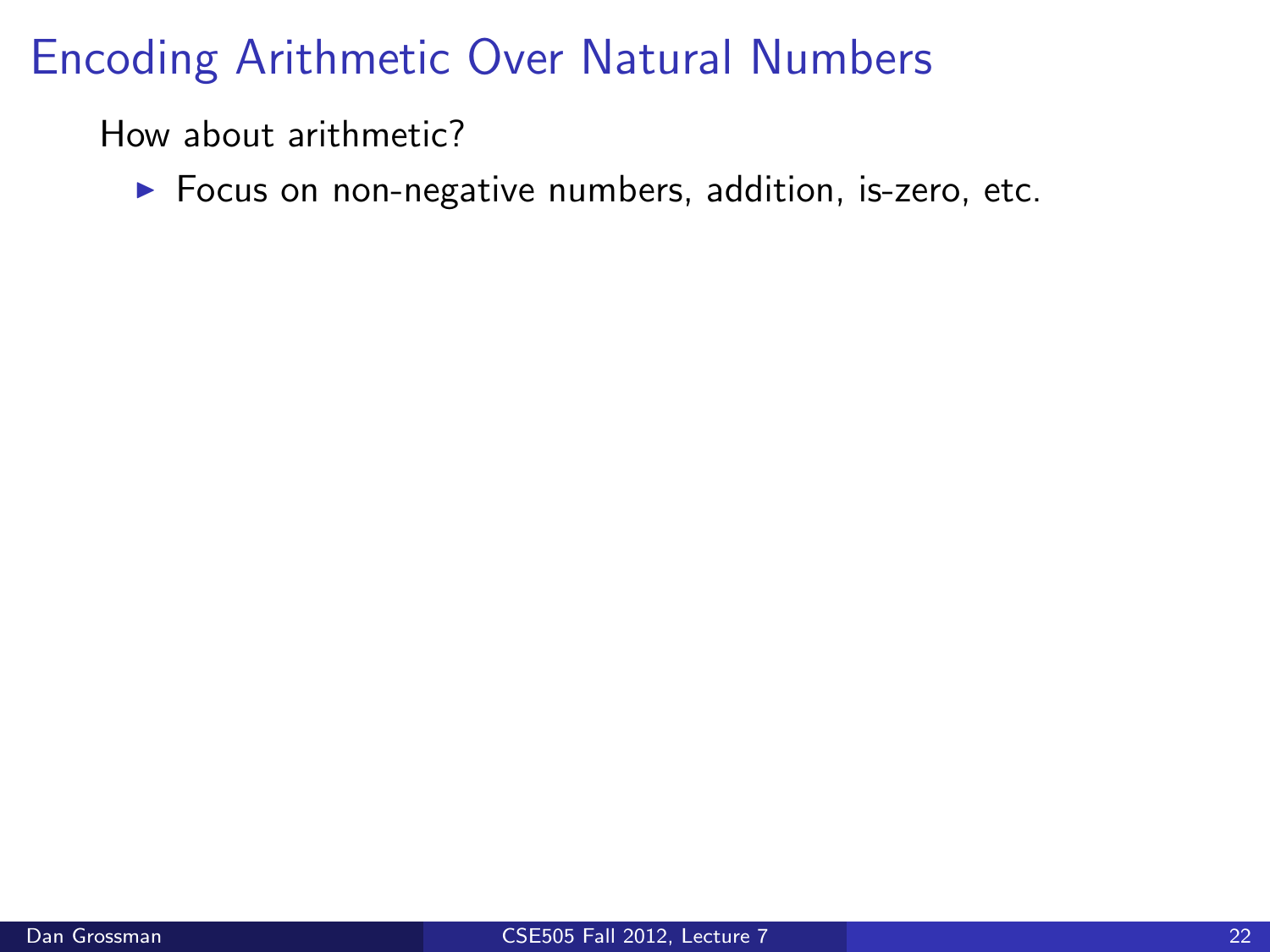How about arithmetic?

 $\triangleright$  Focus on non-negative numbers, addition, is-zero, etc.

How I would do it based on what we have so far:

- $\blacktriangleright$  Lists of booleans for binary numbers
	- $\blacktriangleright$  Zero can be the empty list
	- $\triangleright$  Use fix to implement adders, etc.
	- $\blacktriangleright$  Like in hardware except fixed-width avoids recursion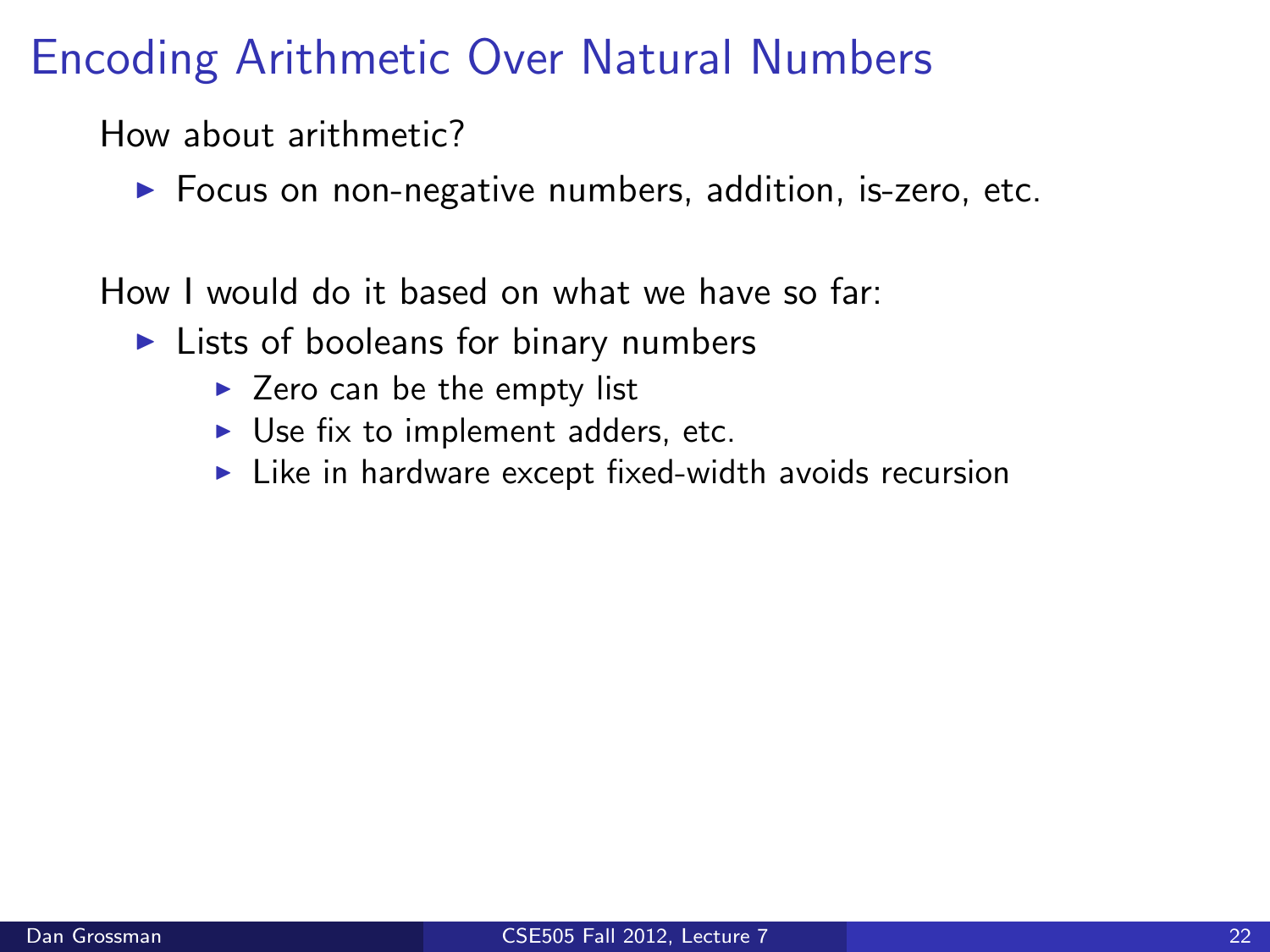How about arithmetic?

 $\triangleright$  Focus on non-negative numbers, addition, is-zero, etc.

How I would do it based on what we have so far:

- $\blacktriangleright$  Lists of booleans for binary numbers
	- $\blacktriangleright$  Zero can be the empty list
	- $\triangleright$  Use fix to implement adders, etc.
	- $\blacktriangleright$  Like in hardware except fixed-width avoids recursion
- $\triangleright$  Or just use list length for a unary encoding
	- $\triangleright$  Addition is list append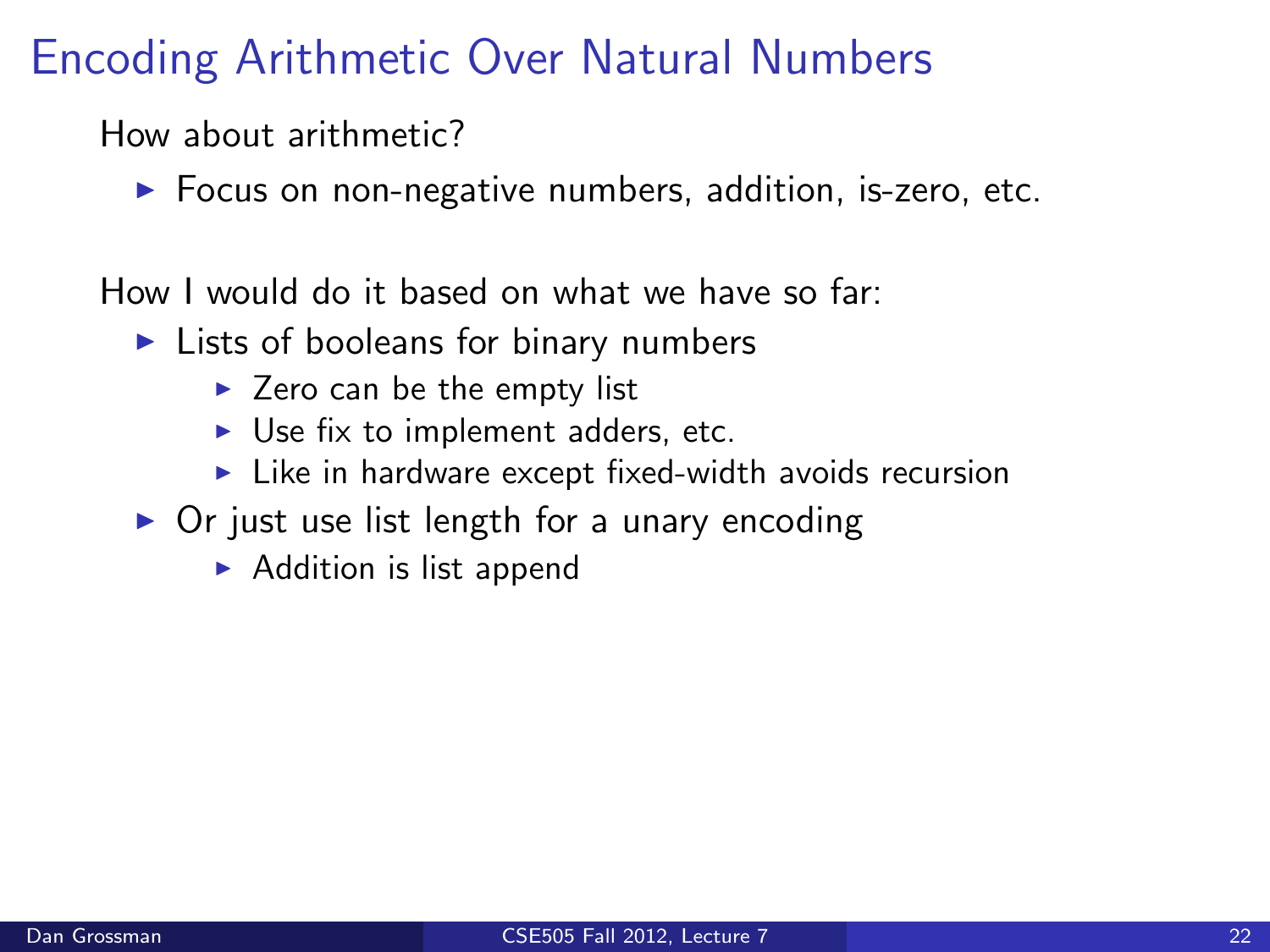How about arithmetic?

 $\triangleright$  Focus on non-negative numbers, addition, is-zero, etc.

How I would do it based on what we have so far:

- $\blacktriangleright$  Lists of booleans for binary numbers
	- $\blacktriangleright$  Zero can be the empty list
	- $\triangleright$  Use fix to implement adders, etc.
	- $\blacktriangleright$  Like in hardware except fixed-width avoids recursion
- $\triangleright$  Or just use list length for a unary encoding
	- $\triangleright$  Addition is list append

But instead everybody always teaches Church numerals. Why?

- $\blacktriangleright$  Tradition? Some sense of professional obligation?
- $\triangleright$  Better reason: You do not need fix: Basic arithmetic is often encodable in languages where all programs terminate
- In any case, we will show some basics "just for fun"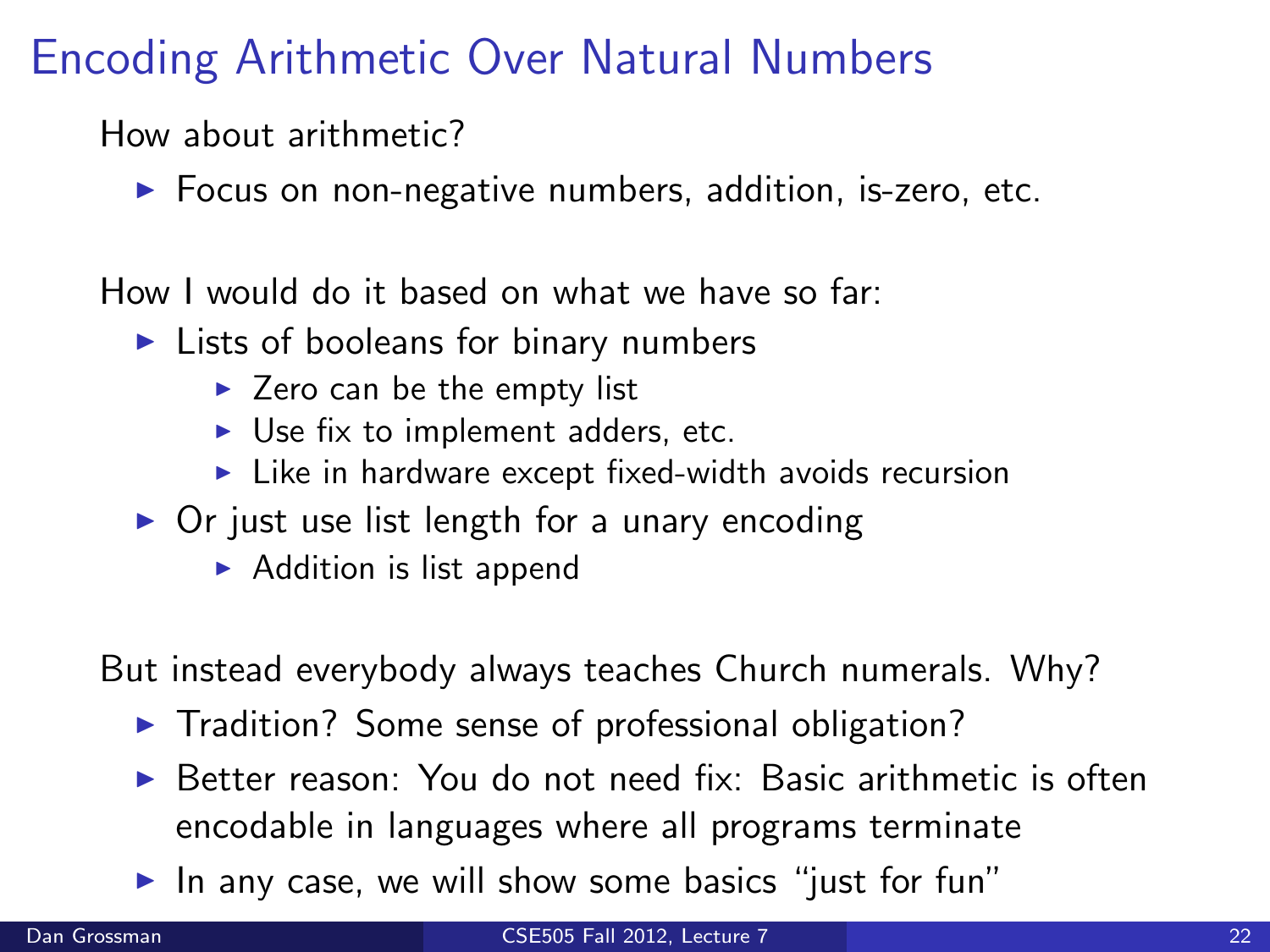$$
\begin{array}{ll}\n\text{``0''} & \lambda s. \ \lambda z. \ z \\
\text{``1''} & \lambda s. \ \lambda z. \ s \ z \\
\text{``2''} & \lambda s. \ \lambda z. \ s \ (s \ z) \\
\text{``3''} & \lambda s. \ \lambda z. \ s \ (s \ (s \ z))\n\end{array}
$$

 $\triangleright$  Numbers encoded with two-argument functions

...

- $\blacktriangleright$  The "number i" composes the first argument i times, starting with the second argument
	- $\triangleright$  z stands for "zero" and s for "successor" (think unary)
- $\blacktriangleright$  The trick is implementing arithmetic by cleverly passing the right arguments for  $s$  and  $z$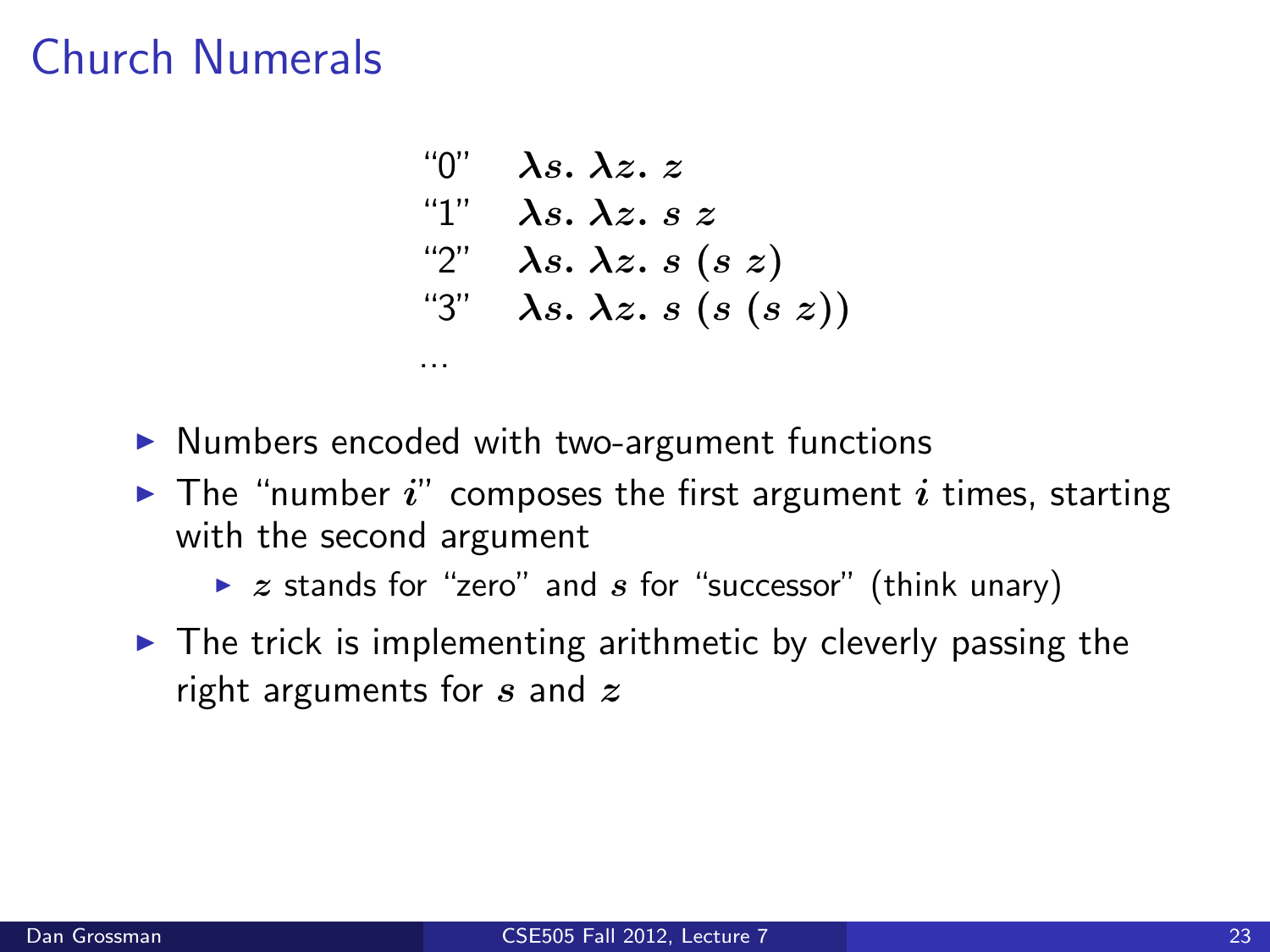| "በ" | $\lambda s. \lambda z. z$           |
|-----|-------------------------------------|
| "1" | $\lambda s$ , $\lambda z$ , $s z$   |
| "2" | $\lambda s. \lambda z. s (s z)$     |
| "3" | $\lambda s. \lambda z. s (s (s z))$ |

"successor"  $\lambda n. \lambda s. \lambda z. s (n s z)$ 

successor: take "a number" and return "a number" that (when called) applies  $s$  one more time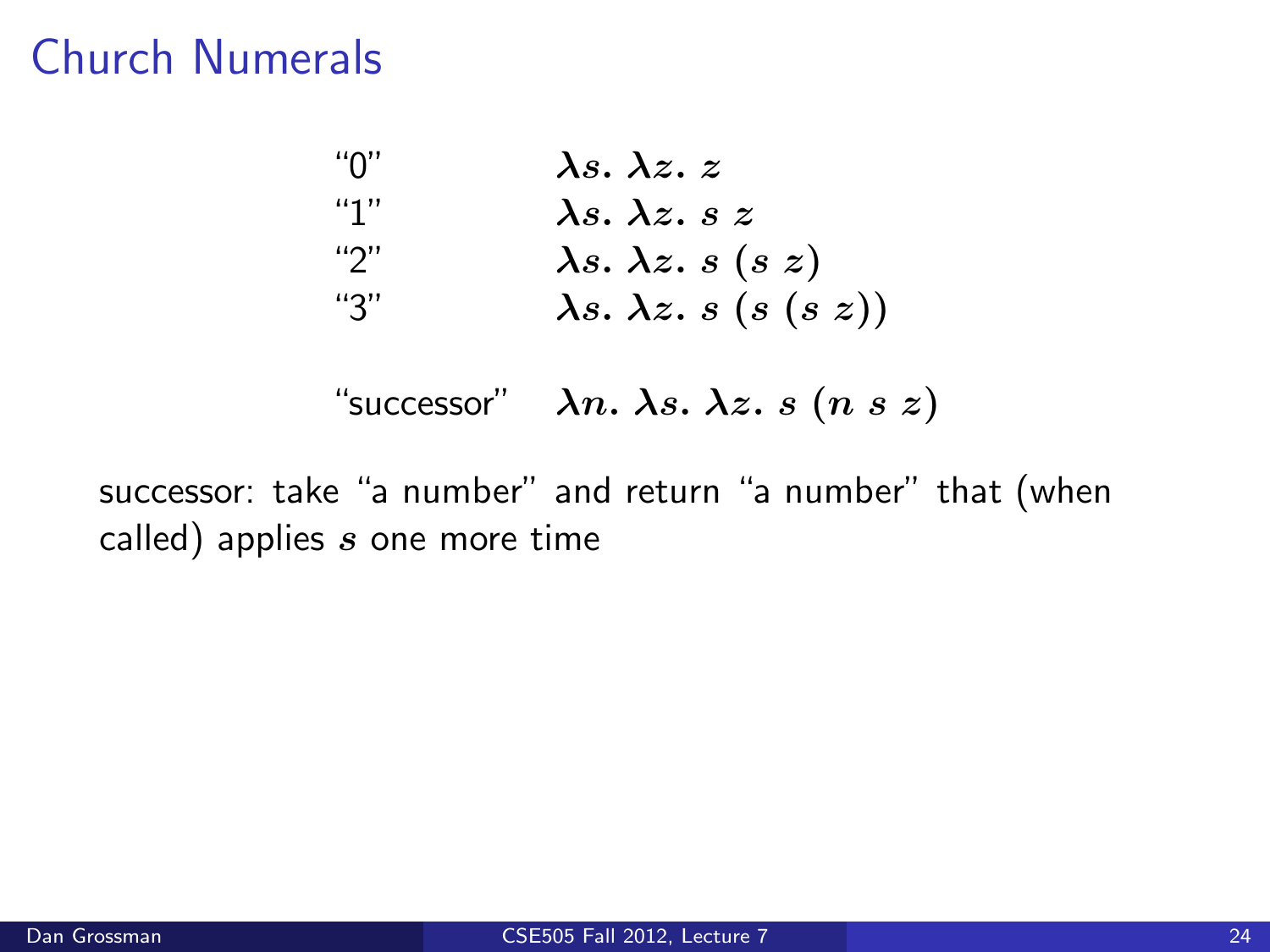| "በ" | $\lambda s. \lambda z. z$           |
|-----|-------------------------------------|
| "1" | $\lambda s$ , $\lambda z$ , s z     |
| "2" | $\lambda s. \lambda z. s (s z)$     |
| "3" | $\lambda s. \lambda z. s (s (s z))$ |

"successor"  $\lambda n. \lambda s. \lambda z. s (n s z)$ "plus"  $\lambda n. \lambda m. \lambda s. \lambda z. n s (m s z)$ 

plus: take two "numbers" and return a "number" that uses one number as the zero argument for the other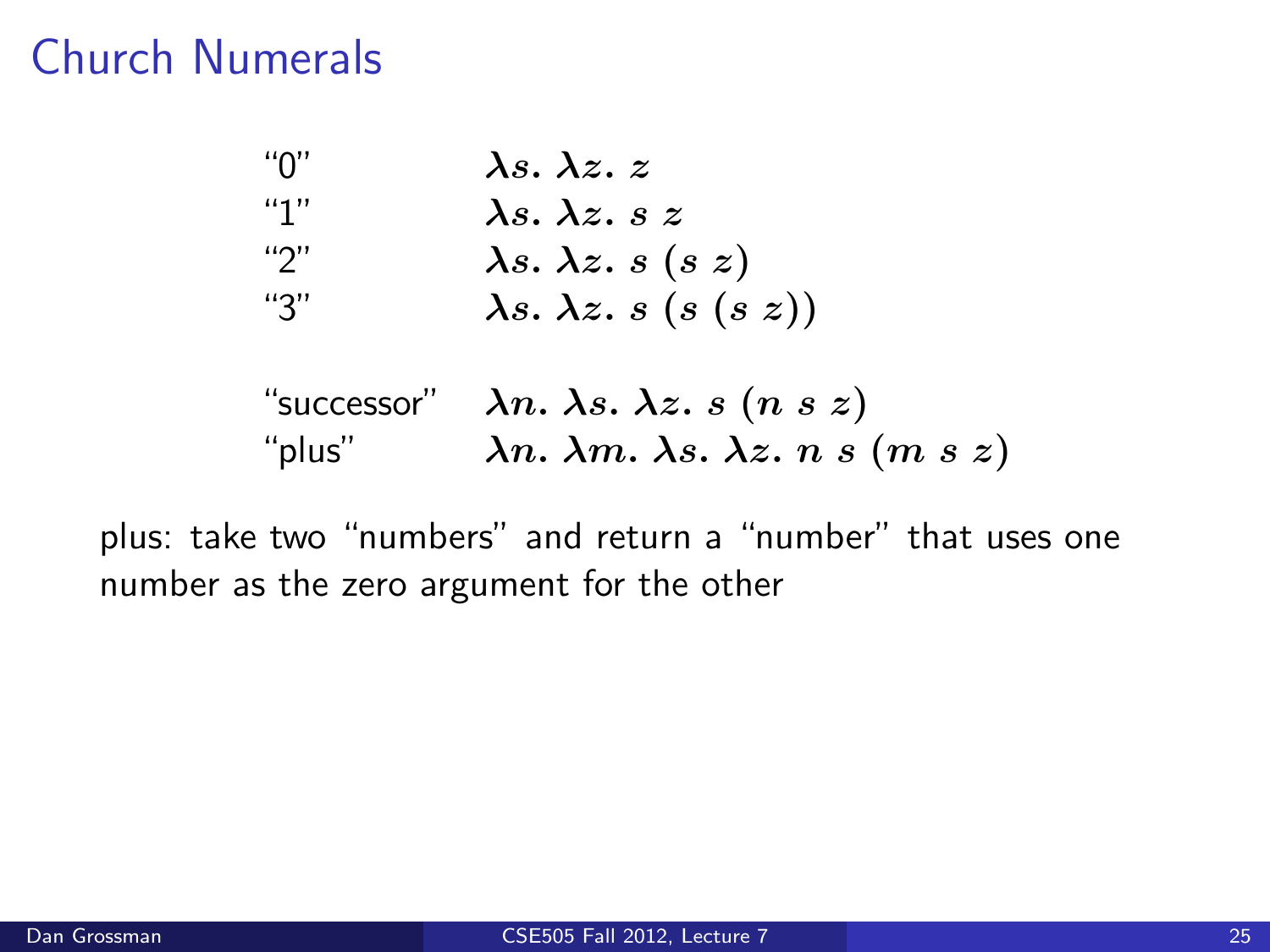| "በ" | $\lambda s. \lambda z. z$           |
|-----|-------------------------------------|
| "1" | $\lambda s. \lambda z. s z$         |
| "2" | $\lambda s. \lambda z. s (s z)$     |
| "3" | $\lambda s. \lambda z. s (s (s z))$ |

|         | "successor" $\lambda n. \lambda s. \lambda z. s (n s z)$  |
|---------|-----------------------------------------------------------|
| "plus"  | $\lambda n. \lambda m. \lambda s. \lambda z. n s (m s z)$ |
| "times" | $\lambda n. \lambda m. m$ ("plus" n) "zero"               |

times: take two "numbers"  $m$  and  $n$  and pass to  $m$  a function that adds  $n$  to its argument (so this will happen  $m$  times) and "zero" (where to start the  $m$  iterations of addition)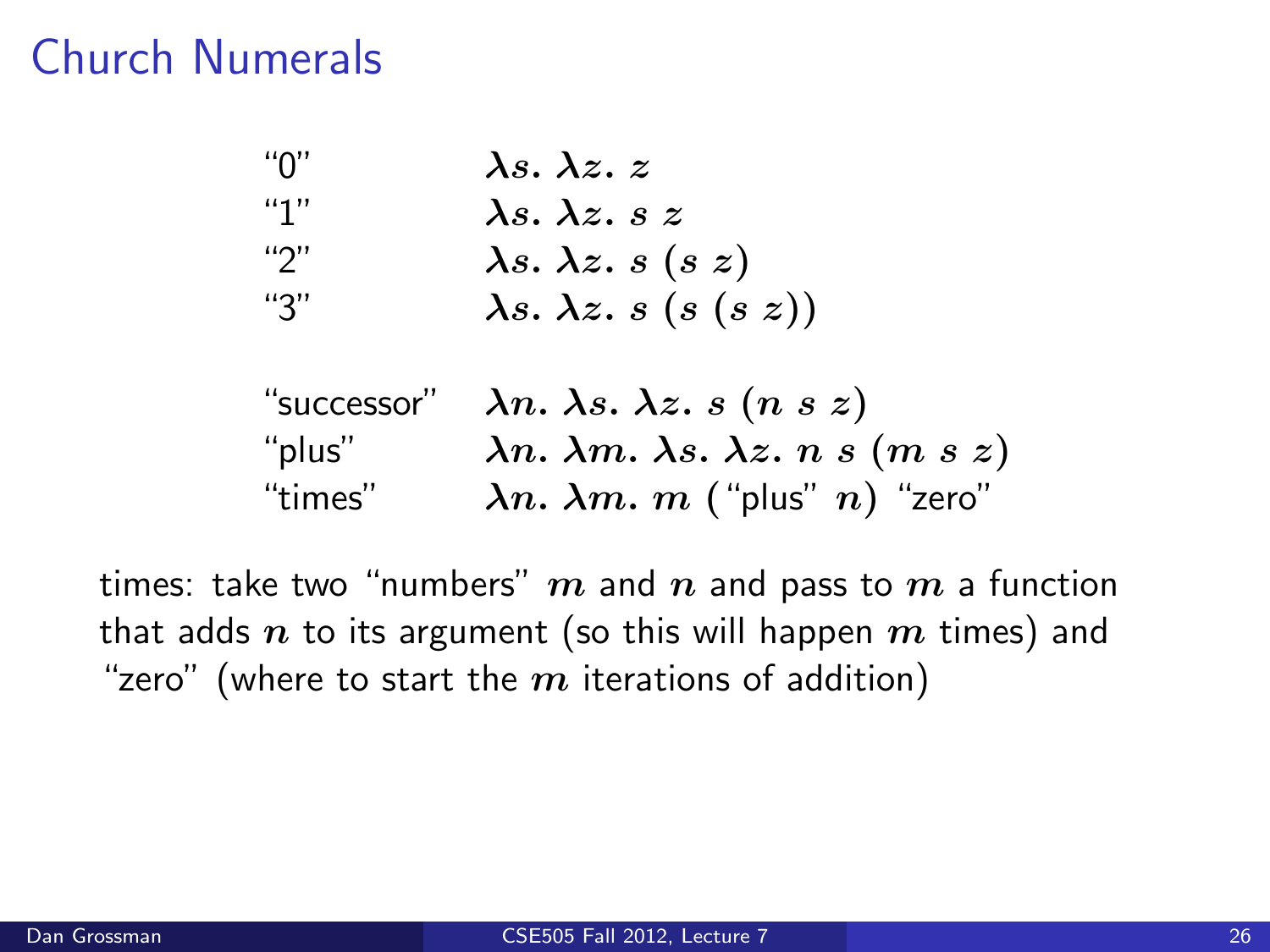| "በ" | $\lambda s. \lambda z. z$           |
|-----|-------------------------------------|
| "1" | $\lambda s. \lambda z. s z$         |
| "2" | $\lambda s. \lambda z. s (s z)$     |
| "3" | $\lambda s. \lambda z. s (s (s z))$ |

| "successor" | $\lambda n. \lambda s. \lambda z. s (n s z)$              |
|-------------|-----------------------------------------------------------|
| "plus"      | $\lambda n. \lambda m. \lambda s. \lambda z. n s (m s z)$ |
| "times"     | $\lambda n. \lambda m. m$ ("plus" n) "zero"               |
| "isZero"    | $\lambda n. n$ $(\lambda x.$ "false") "true"              |

isZero: an easy one, see how the two arguments will lead to the correct answer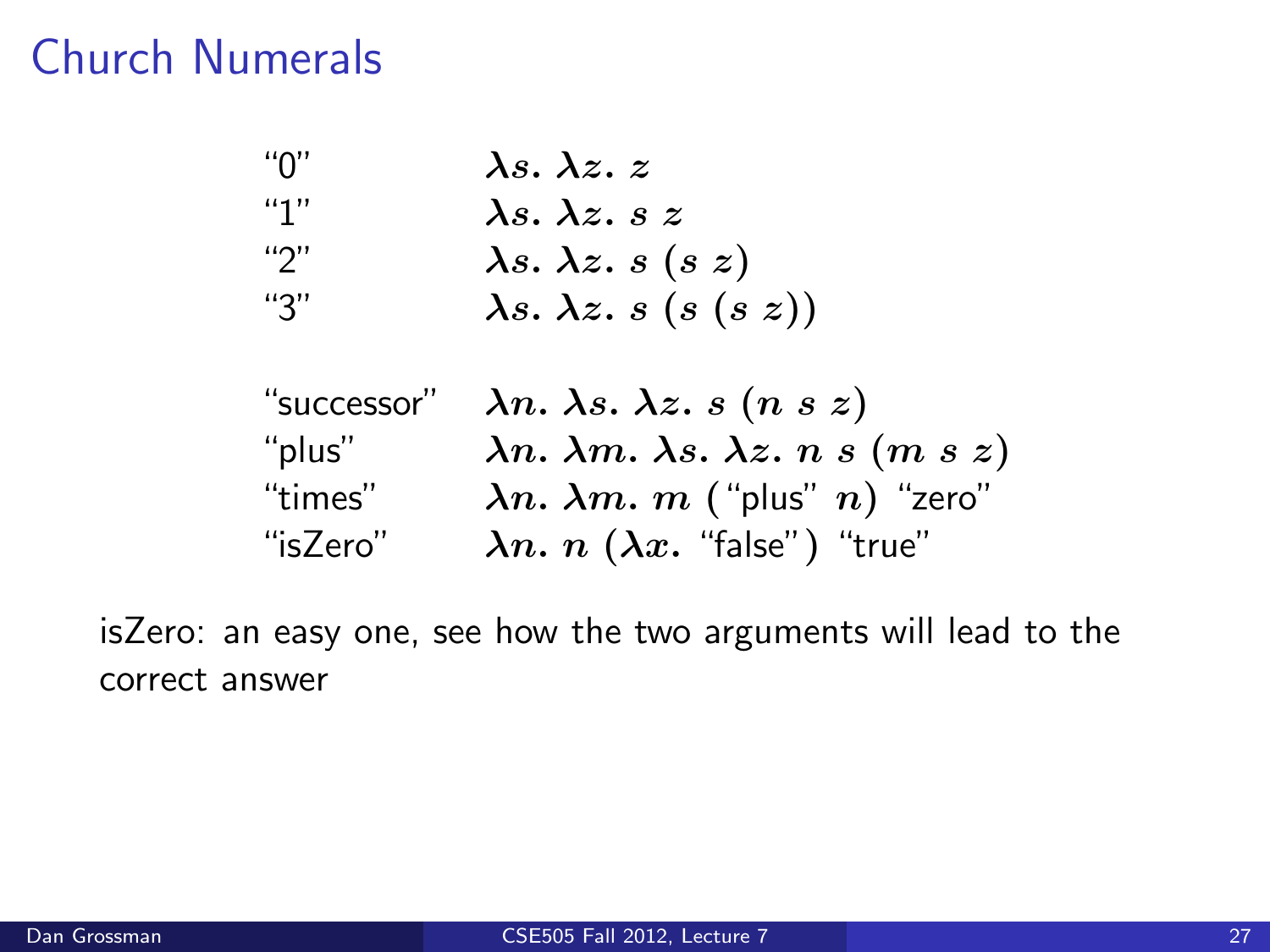| "በ" | $\lambda s. \lambda z. z$           |
|-----|-------------------------------------|
| "1" | $\lambda s$ , $\lambda z$ , s z     |
| "2" | $\lambda s. \lambda z. s (s z)$     |
| "3" | $\lambda s. \lambda z. s (s (s z))$ |

"successor"  $\lambda n. \lambda s. \lambda z. s (n s z)$ "plus"  $\lambda n. \lambda m. \lambda s. \lambda z. n s (m s z)$ "times"  $\lambda n. \lambda m. m$  ("plus" n) "zero" "isZero"  $\lambda n. n (\lambda x.$  "false") "true"

"predecessor" (with 0 sticky) the hard one; see Wikipedia "minus" similar to times with pred instead of plus "isEqual" subtract and test for zero